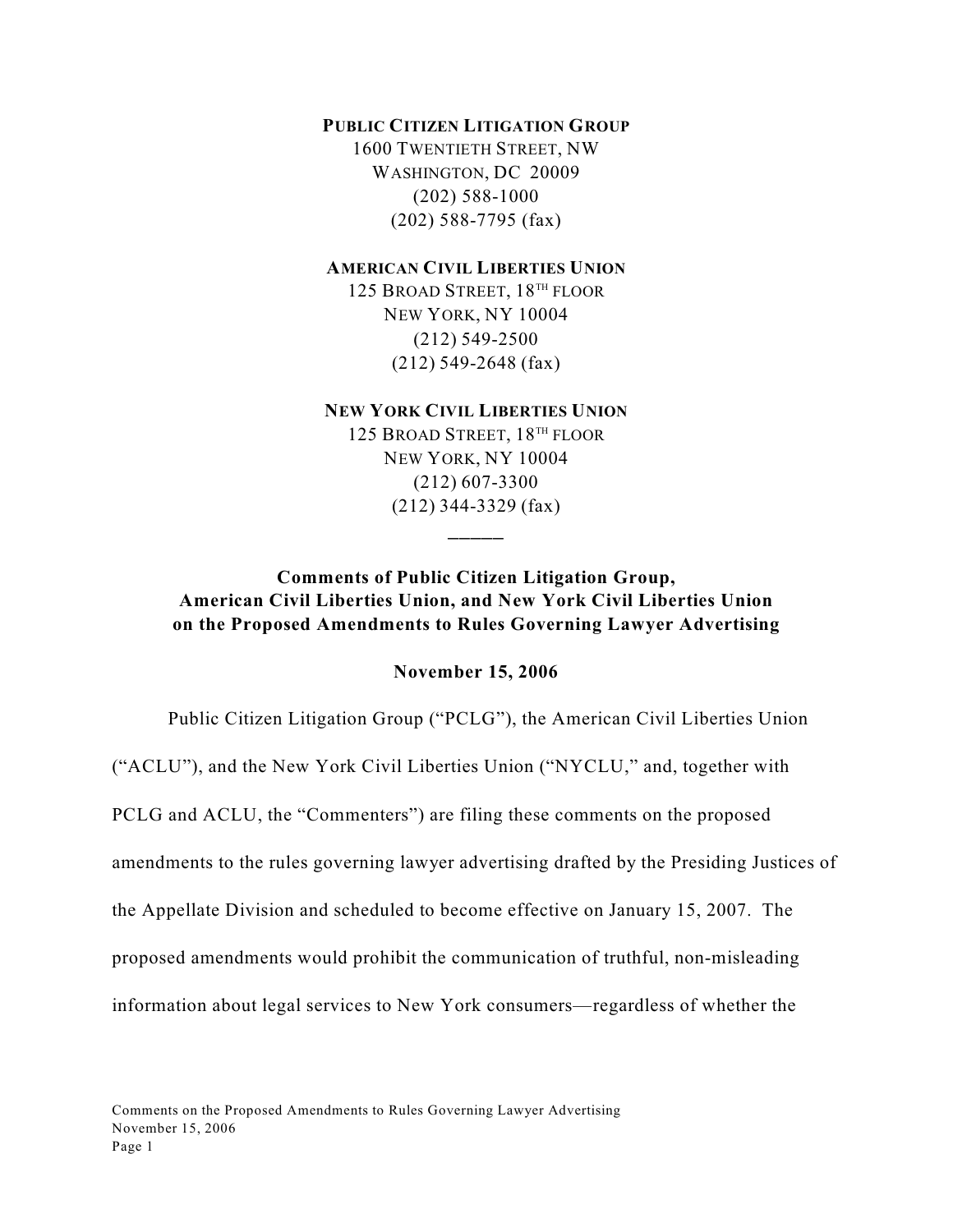communication is commercial or noncommercial in nature—and would impose unprecedented restrictions on Internet communications. The Commenters strongly oppose the amendments, which would be both unworkable in practice and would violate the First Amendment of the U.S. Constitution. We urge that the proposed amendments be withdrawn.

## **Interest of the Commenters**

#### **Public Citizen Litigation Group**

PCLG is a nonprofit public interest organization located in Washington, D.C. It is a division of Public Citizen, a nonprofit advocacy organization with approximately 100,000 members nationwide, 9,442 of whom live in New York. Of PCLG's eight fulltime attorneys, one is currently licensed to practice law in New York and one is in the process of applying for admission there. PCLG has solicited clients in New York for representation on a pro bono basis and has represented clients before state and federal courts in New York. PCLG will therefore be directly affected by the proposed amendments. Moreover, Public Citizen has an interest in protecting its New York members, who would be deprived of information about their legal rights and available legal services under the proposed amendments.

As an organization devoted to defending the rights of consumers, Public Citizen has frequently opposed false and misleading advertising, while at the same time defending the First Amendment right of speakers to engage in truthful, non-misleading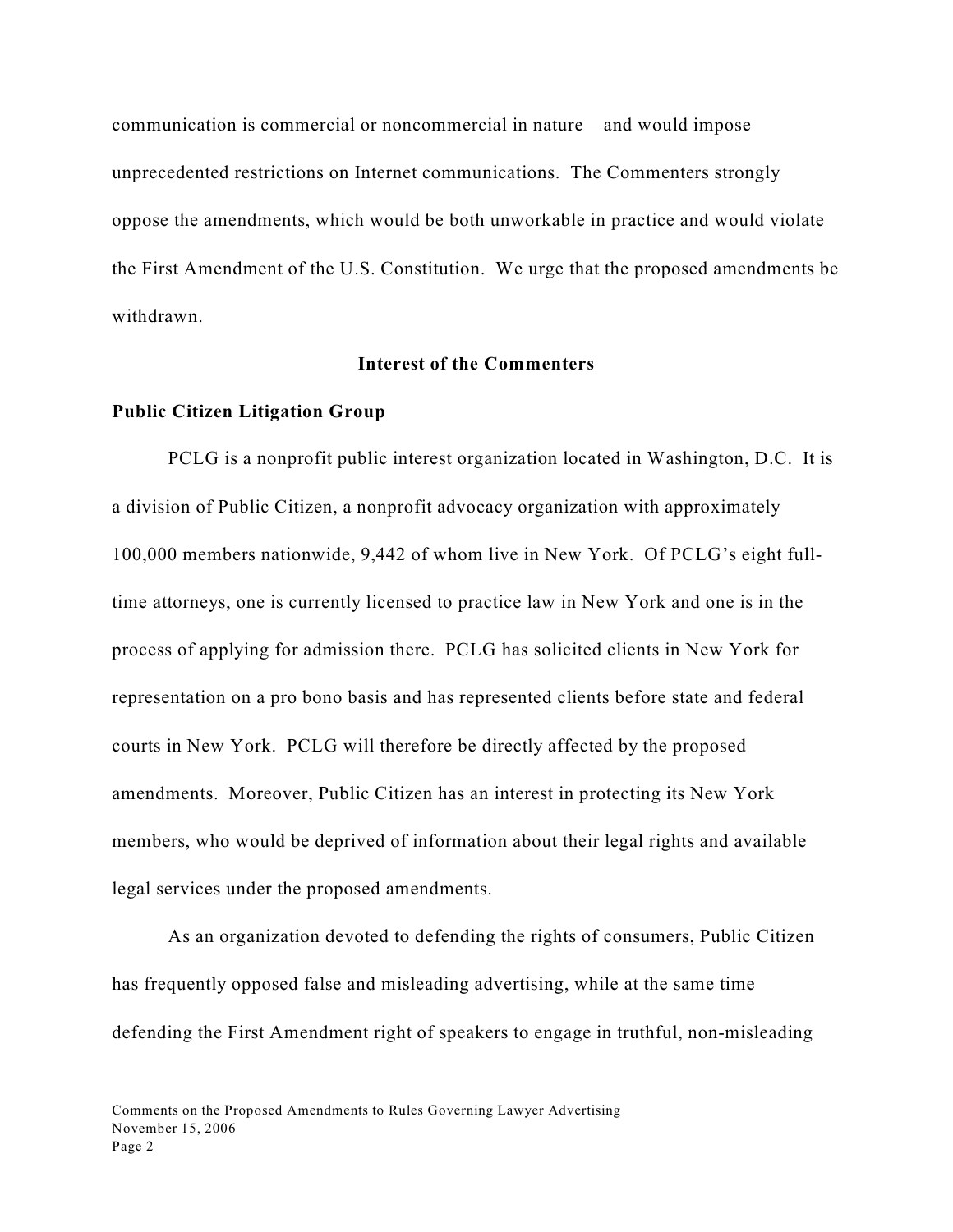commercial speech. Among other cases, PCLG attorneys argued and won *Virginia State Board of Pharmacy v. Virginia Citizens Consumer Council*, 425 U.S. 748 (1976), in which the Supreme Court for the first time recognized a First Amendment right to commercial speech, and *Edenfield v. Fane*, 507 U.S. 761 (1993), in which the Supreme Court struck down a ban on in-person solicitation by certified public accountants. PCLG's support for free speech in the commercial context is based in part on the recognition that truthful commercial speech enhances competition and ensures that consumers will be provided with information that may be useful to them—such as information on pricing and alternative products and services. As the Supreme Court noted in *Virginia State Board of Pharmacy*, a "consumer's interest in the free flow of commercial information . . . may be as keen, if not keener by far, than his interest in the day's most urgent political debate." *Id.* at 763.

PCLG is particularly interested in the right to engage in truthful legal advertising because commercial speech in this context not only encourages beneficial competition in the marketplace for legal services, but can also educate consumers about their rights, inform them when they may have a legal claim, and enhance their access to the legal system. *See Zauderer v. Office of Disciplinary Counsel*, 471 U.S. 626, 646-47 (1985). In the past, PCLG has commented on proposed revisions to lawyer advertising rules and litigated cases where these rules have unjustifiably restricted the right to commercial free speech. In *Zauderer*, PCLG successfully challenged the decision of the Ohio Supreme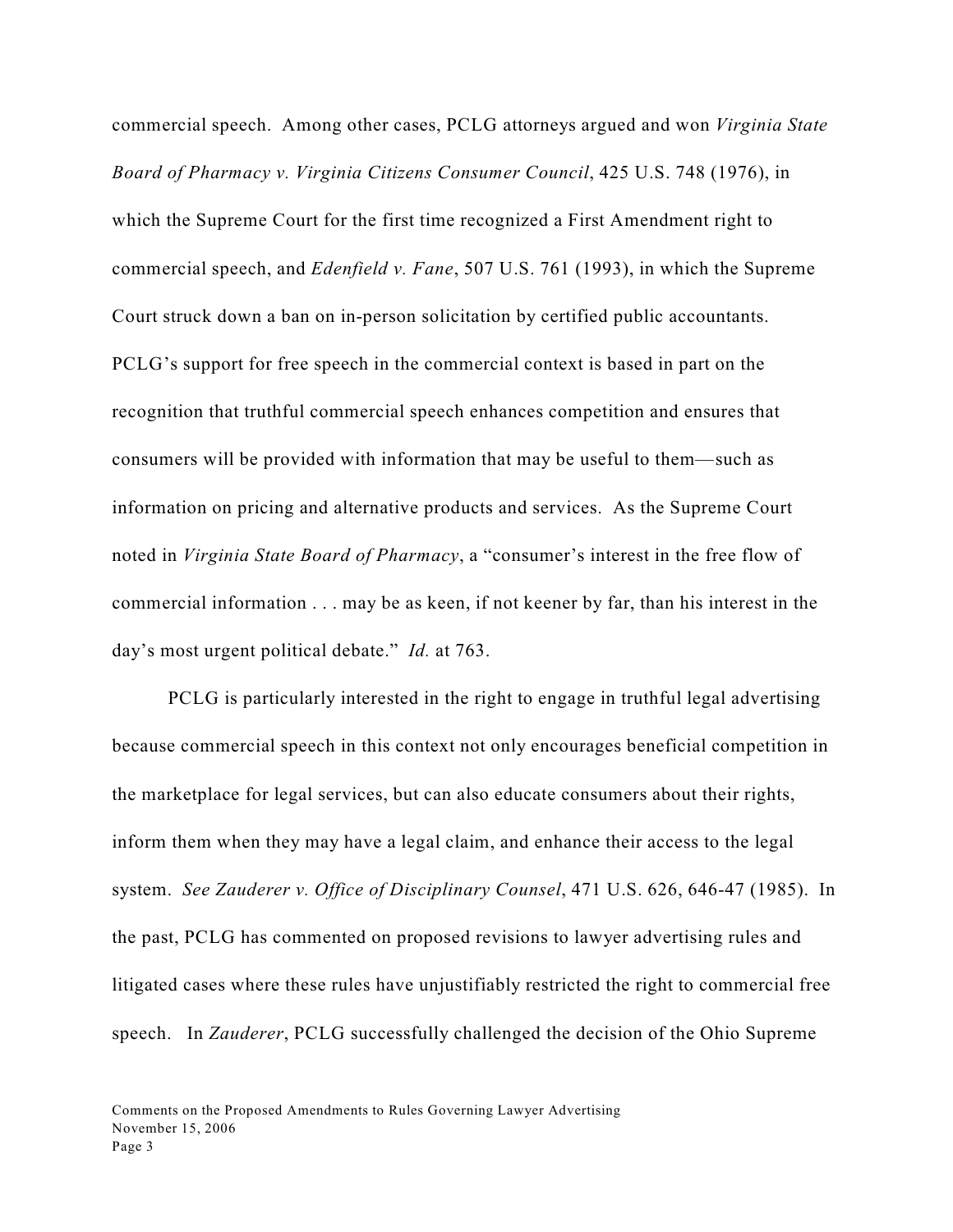Court to discipline a lawyer for taking out ads informing women about his legal services in connection with Dalkon Shield litigation. *Id.* Public Citizen was among the plaintiffs who successfully challenged Mississippi's restrictive advertising rules in *Schwartz v. Welch*, 890 F. Supp. 565 (S.D. Miss. 1995). And PCLG has also challenged other anticompetitive bar rules that harm consumers. In *Goldfarb v. Virginia State Bar*, 421 U.S. 773 (1975), for example, PCLG attorneys successfully argued that a bar's minimum fee schedule violated the Sherman Act.

#### **American Civil Liberties Union and New York Civil Liberties Union**

The American Civil Liberties Union is a nonprofit, nonpartisan organization, with more than 500,000 members nationwide, devoted since the 1920s to protecting the civil liberties guaranteed under the U.S. Constitution. The New York Civil Liberties Union, the New York local affiliate of the ACLU, is a nonprofit, nonpartisan organization, with nearly 50,000 members and six chapters in New York State, devoted since 1951 to protecting the civil liberties guaranteed under the United States Constitution to residents of New York.

A primary component of the ACLU's and NYCLU's activities is sponsoring litigation to advance and protect civil liberties. These activities are conducted by the ACLU through the American Civil Liberties Union Foundation, a New York not-forprofit corporation with its main offices in New York City, New York, and by NYCLU through the New York Civil Liberties Union Foundation, also a New York not-for-profit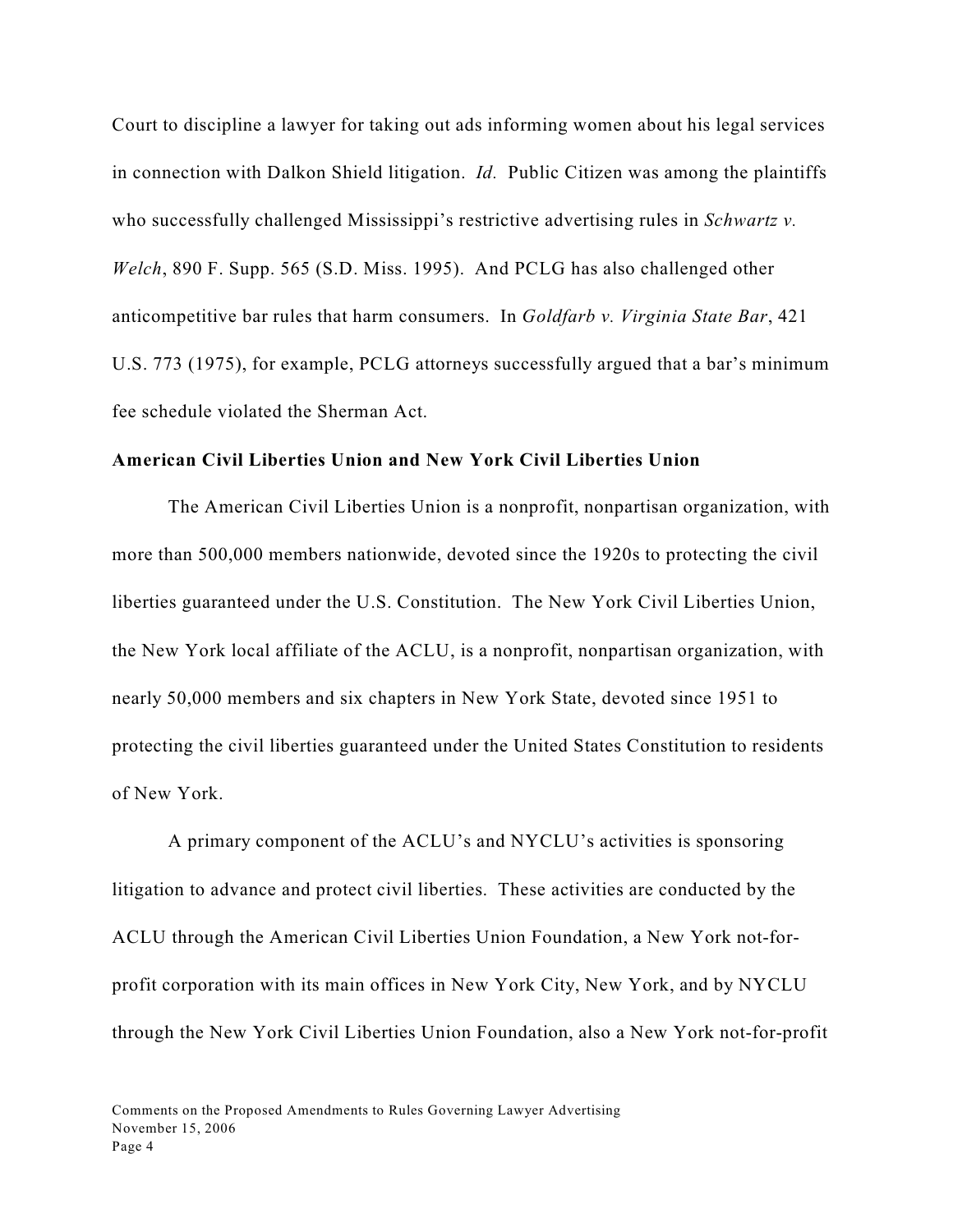corporation with offices in New York City, New York. Both the ACLU and NYCLU employ staff lawyers in New York who have provided pro bono representation to New York clients on civil liberties matters before state and federal courts. In addition, both ACLU and NYCLU conduct broad public education outreach efforts regarding civil liberties issues.

As nonprofit organizations dedicated to promoting civil liberties, the ACLU and NYCLU will be directly affected by the proposed amendments, as will the New York staff lawyers employed by both organizations. Furthermore, both the ACLU and NYCLU have an interest in protecting the nearly 50,000 ACLU/NYCLU members in New York, who would be deprived of information about their legal rights and available legal services under the proposed amendments.

Since its founding in 1920, the ACLU has vigorously defended the principle of free speech and its lawyers have appeared before the United States Supreme Court and the New York Court of Appeals in numerous free speech cases, including *In re Primus,* 436 U.S. 412 (1978), discussed more fully below. In *Primus,* the United States Supreme Court held that South Carolina violated the First and Fourteenth amendments when it applied its disciplinary rules to reprimand a South Carolina attorney who was a cooperating lawyer with the South Carolina branch of the ACLU, after she advised a group of women who had been sterilized as a condition of receiving public medical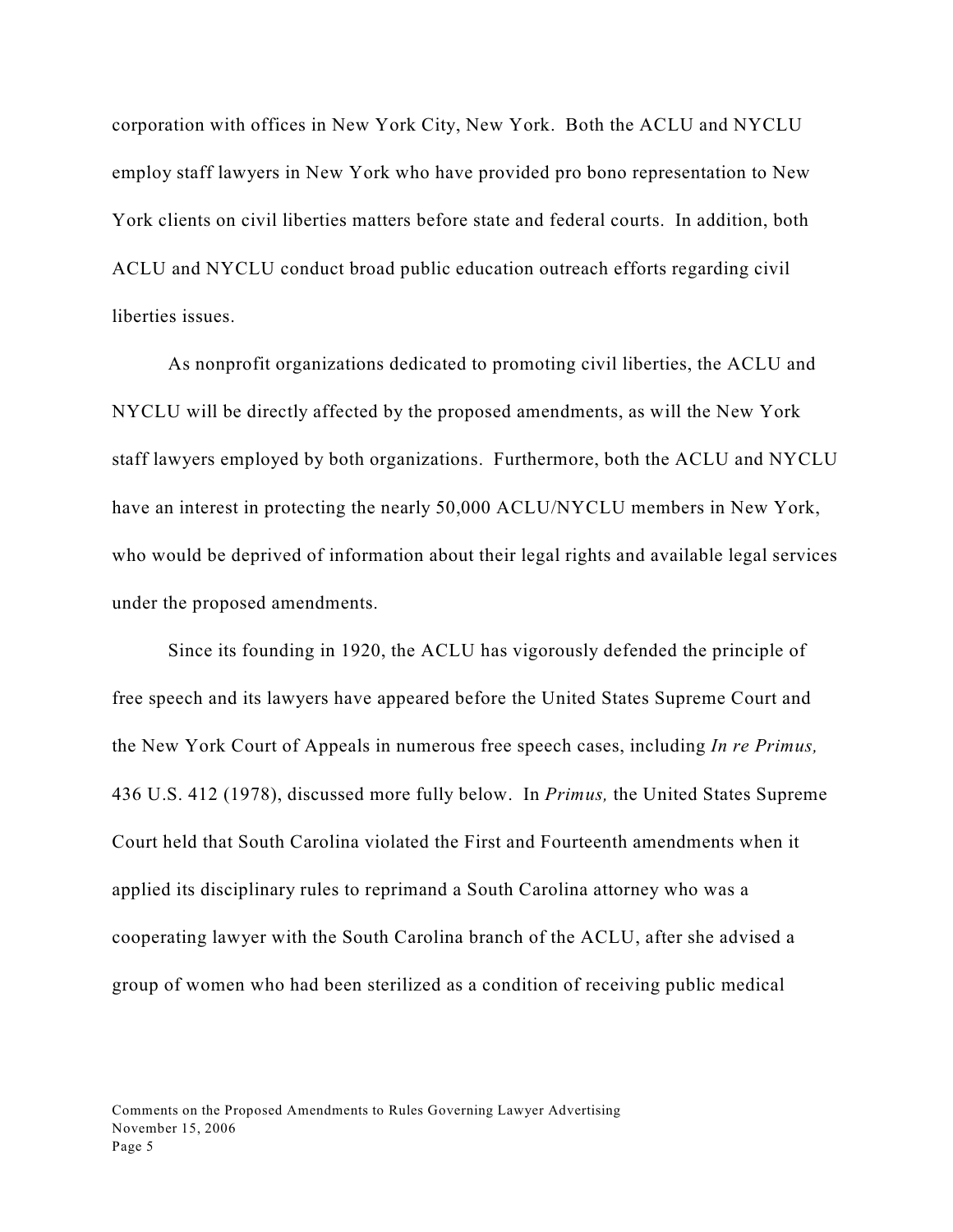assistance of their legal rights and informed one of the women that the ACLU could provide her with free legal assistance.

\* \* \*

The Commenters thus have significant experience with the subject matter of the proposed amendments. For the reasons outlined below, we believe that the amendments are motivated by an illegitimate purpose and, if adopted, would face a successful First Amendment challenge.

#### **Analysis**

The proposed rules violate the First Amendment both because they restrict noncommercial speech at the core of the First Amendment and because they propose restrictions on commercial speech that is neither false nor misleading. Furthermore, the proposed amendments would impose onerous and unworkable burdens on Internet speech that, independent of the rules' other problems, would violate the First Amendment. Because the rules appear to be motivated by a general distaste for lawyer advertising—a consideration that the U.S. Supreme Court has specifically held not to be a legitimate state interest sufficient to support rules against attorney advertising, *see Zauderer*, 471 U.S. at 647-48—we do not believe that mere amendments to the proposed rules would remedy their serious constitutional deficiencies. We therefore urge that the proposed rules be withdrawn in their entirety.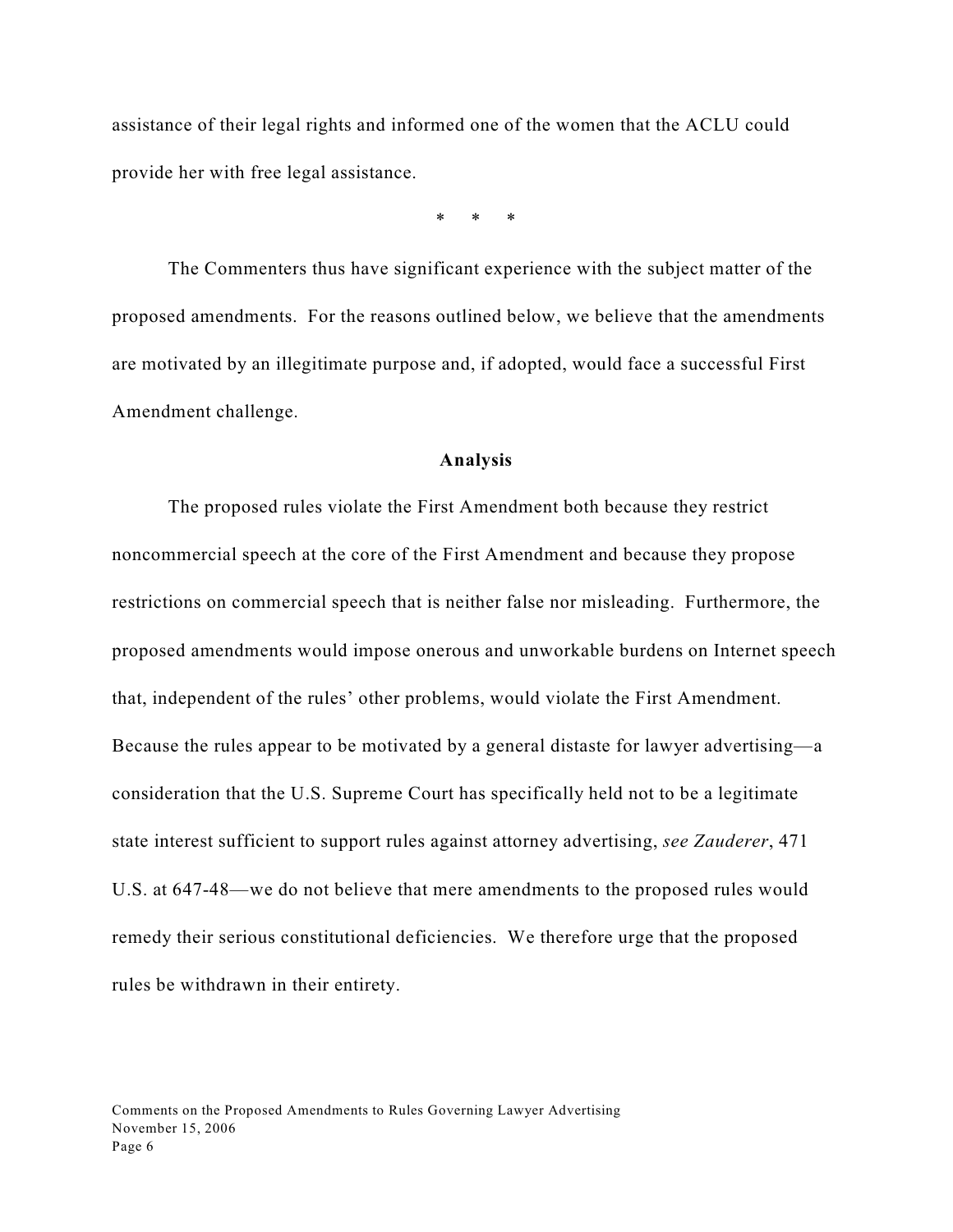#### **I. The Amendments Unconstitutionally Restrict Noncommercial Speech**.

The proposed rules prohibit advertising and solicitation regardless of whether the speech at issue is commercial or noncommercial. They would thus apply to advertising and solicitation by both commercial law firms and nonprofit organizations like PCLG, ACLU, and NYCLU. The Supreme Court has recognized, however, that solicitation of no-fee legal services by nonprofit political organizations is *not* commercial speech, but rather core *political* speech for which regulations are subject to strict scrutiny under the First Amendment. *Primus*, 436 U.S. at 428.

In *Primus*, an ACLU cooperating attorney offered free legal services to a woman challenging a state's requirement of sterilization as a condition of receiving public medical assistance. *Id.* at 415-16.The Supreme Court reversed the state supreme court's decision to sanction the attorney, holding that the attorney's solicitation was protected political speech and association under the First Amendment. *Id.* at 428. The Court recognized that "collective activity undertaken to obtain meaningful access to the courts is a fundamental right within the protection of the First Amendment" with which a state may interfere only if it has a compelling interest and its methods are narrowly tailored toward that interest. *Id.* at 426, 432-33 (quotation omitted).In their present form, the proposed rules, like the rules in *Primus*, lack an exception for noncommercial speech and are not narrowly tailored toward a compelling state interest.As examined in Parts II and III below, the rules would impose onerous restrictions on attorney speech, including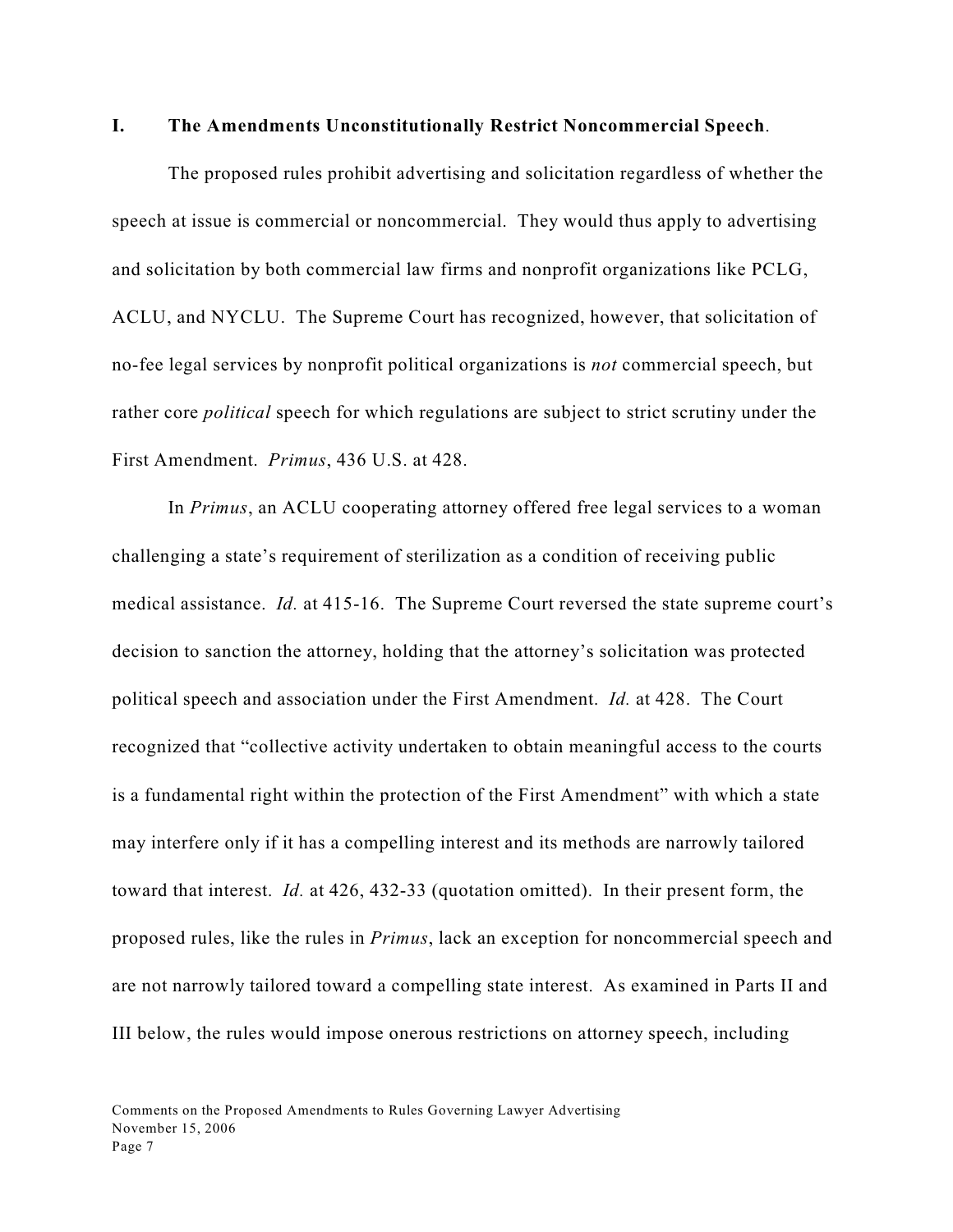restrictions on advertising and Internet communications. As applied to noncommercial speech, these restrictions could not withstand First Amendment scrutiny.

#### *A. The Definition of Solicitation is Unconstitutionally Overbroad.*

As currently formulated, the proposed amendments would impose an unconstitutional burden on the rights of nonprofit legal organizations to solicit clients and on lawyers working for nonprofit organizations. The rules define "solicitation" broadly as any "communication . . . concerning the availability for professional employment of a lawyer or law firm." § 1200.1(1). Thus, an offer by a lawyer who works for any one of the Commenters to represent a New York citizen pro bono in a constitutional challenge against the state would fall squarely within the scope of the proposed rules and would be subject to all the restrictions on commercial speech outlined in the following sections. When applied to noncommercial speech, however, these restrictions—such as the limitation on particular forms of communication in attorney advertising—would be blatantly unconstitutional under *Primus*.

Moreover, the language sweeps far beyond solicitations targeted at consumers—the only possible beneficiaries of the rule—to include even communications where there is no reasonable possibility of fraud or overreaching. The definition applies to communications targeted to *any* "specific recipient or group of recipients," including, but not limited to, prospective clients and their families and legal representatives. *Id.*  Thus, an email from a lawyer at PCLG to another lawyer at the ACLU requesting a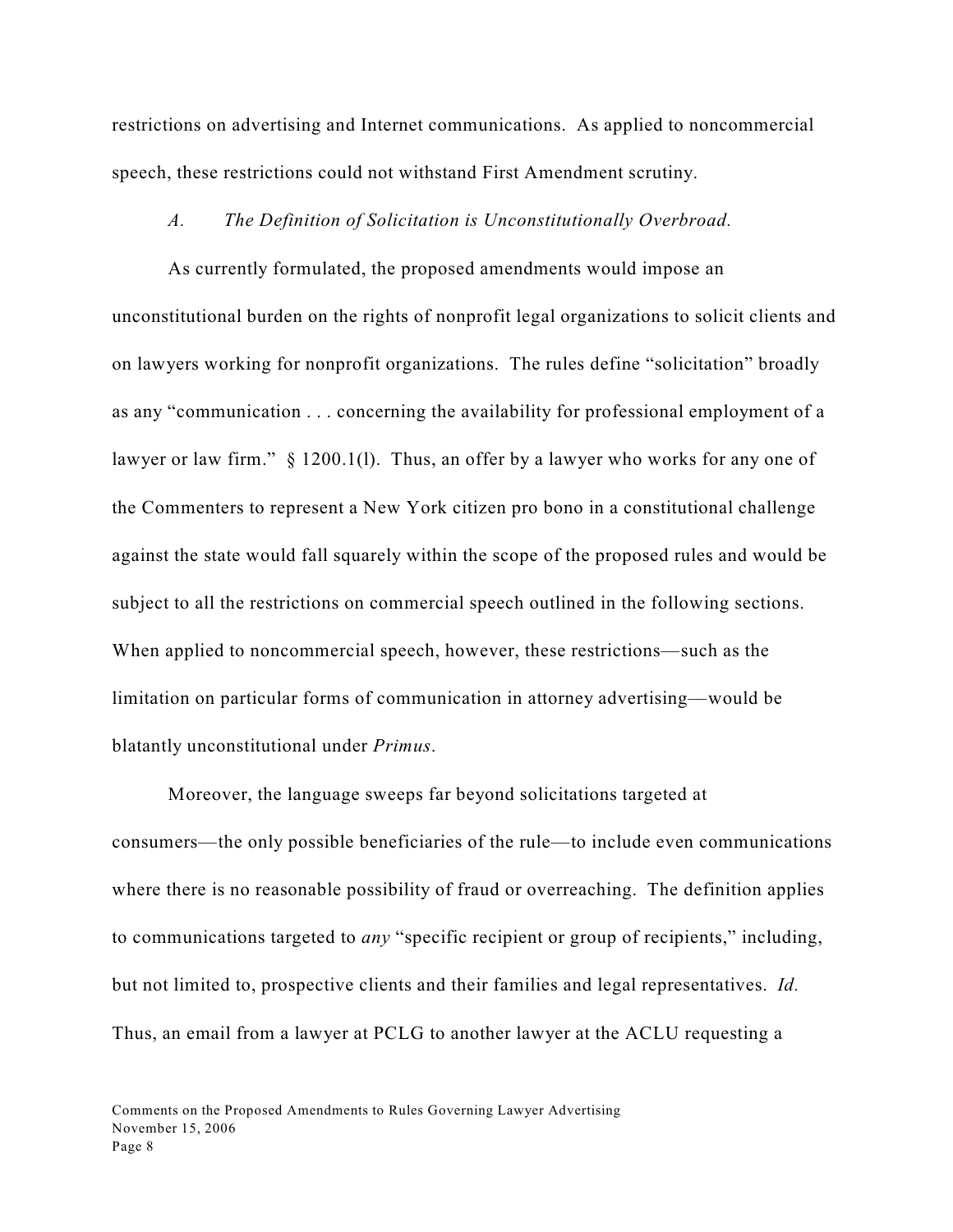referral, stating a willingness to write a brief amicus curae, or even mentioning that the lawyer is currently looking to take on more cases, would fall within the definition's plain language. These common informal communications between lawyers at nonprofit legal advocacy organizations would, under the proposed rules, be subject to all the onerous restrictions against attorney solicitation.

None of these applications of the rules relates in any way to their presumed goal—to protect consumers of legal services from false and misleading advertising. Far from being narrowly tailored, the proposed rules would apply to a wide range of protected speech that the state has *no* interest in regulating.

### *B. The Definition of Advertisement is Also Unconstitutional.*

The proposed rules' definition of "advertisement" is even more fraught with problems. The amendments define the term as "any public communication made by or on behalf of a lawyer or law firm about a lawyer or law firm, or about a lawyer's or law firm's services."  $\S$  1200.1(k). The rules require no nexus between the communication and commercial activities, or even matters related to the lawyer's practice of law.

By its terms, this definition would cover press releases or educational materials distributed by nonprofit organizations that include information about the authoring organization or lawyer. It would also cover educational seminars given by a lawyer and published articles in journals or law reviews that contain either a brief biography or information about a lawyer's practice. And because the rules now explicitly apply to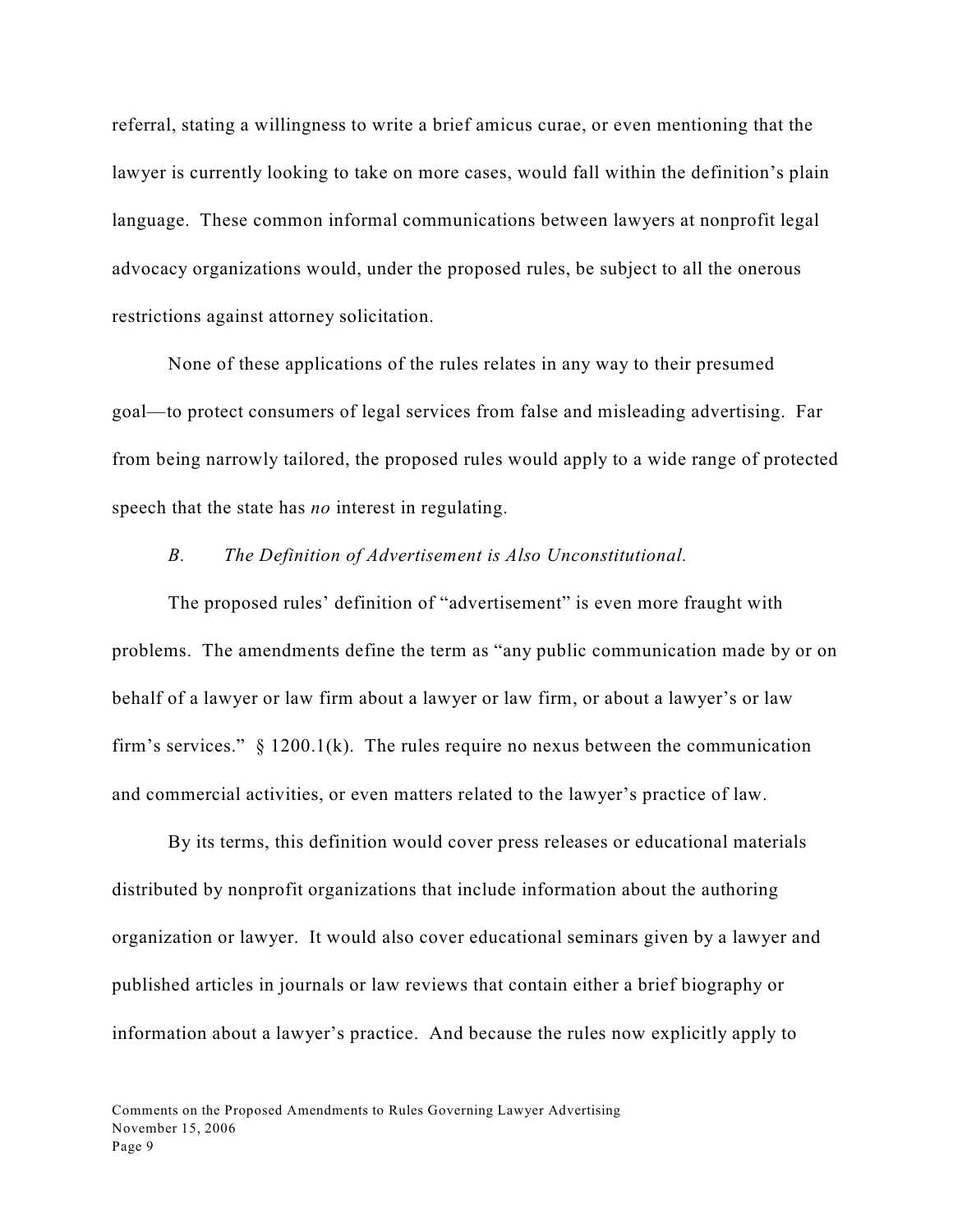"computer-accessed communications," § 1200.1(m), the rule would also cover an attorney's web site or the web site of a nonprofit organization that employs attorneys, regardless of whether the web site is devoted to public education and information about developments in the law or to the selling of legal services.

Even such fundamental examples of political speech as, for example, a lawyer's letter to the editor of the *New York Times* criticizing Attorney General Alberto Gonzalez (a lawyer), or a lawyer candidate's statement in a televised debate of his qualifications for office would be covered by the plain language of the proposed rules. These forms of communication are made "by . . . a lawyer . . . about a lawyer" and thus fall within the rules' explicit scope. Although we acknowledge that the rules would not likely be applied in circumstances so far removed from their motivating purpose, the vagueness and uncertainly surrounding the limits of these definitions illustrate the extent to which they trespass in the realm of core First Amendment speech. Even the *potential* application of the rule in such wide-ranging contexts risks a chill on protected political speech. *See NAACP v. Button*, 371 U.S. 415, 432-33 (1963); *see also City of Lakewood v. Plain Dealer Publ'g Co.*, 486 U.S. 750, 757 (1988). Attorneys subject to the amended rules will face an unacceptable dilemma: either comply with the rules or risk the possibility of professional discipline. Under these circumstances, many lawyers will have no choice but to forego speech in questionable cases. Moreover, the vagueness of the rules raises the risk of arbitrary and discriminatory enforcement. *See City of Lakewood*, 486 U.S. at 757.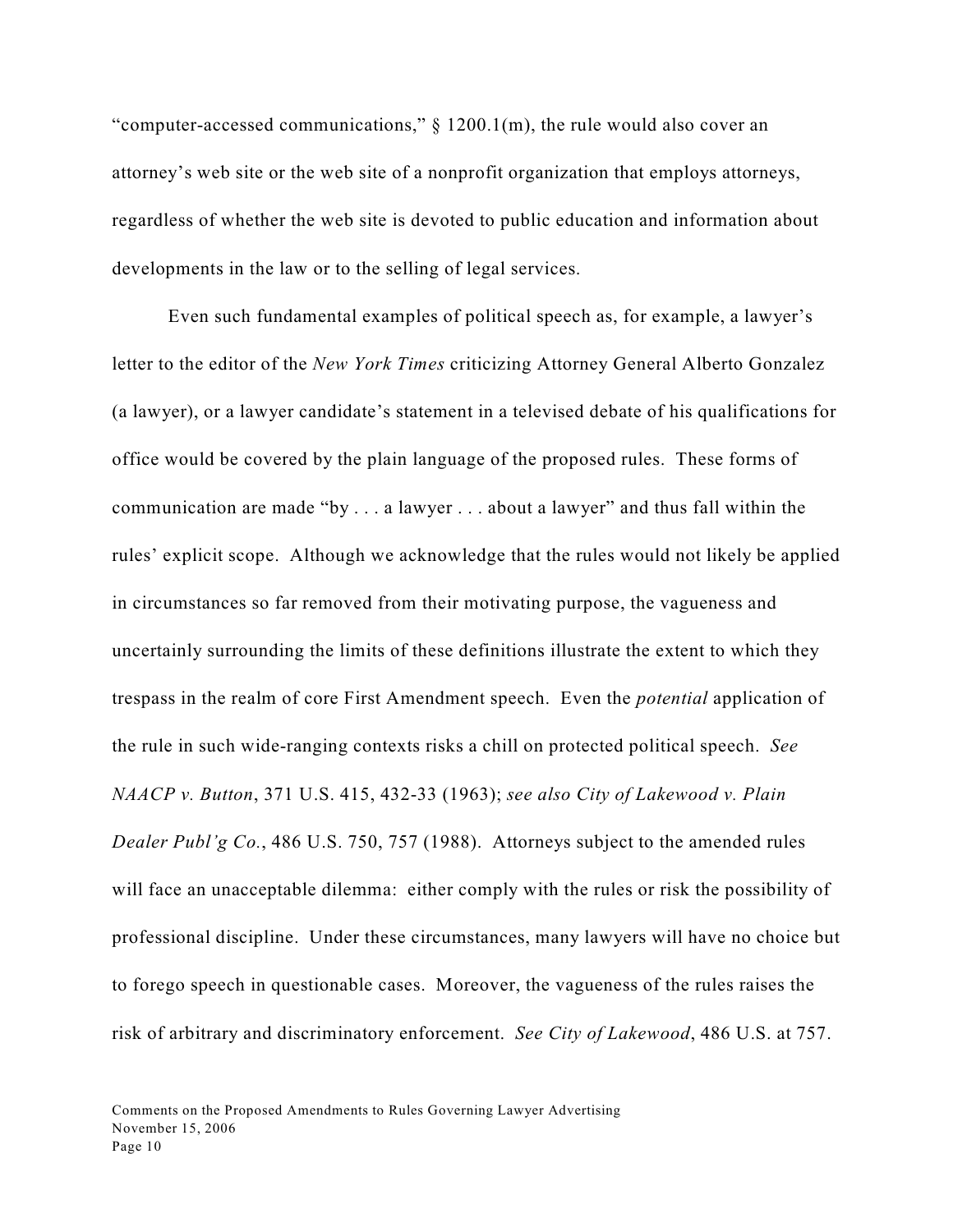At a minimum, the definitions of "solicitation" and "advertisement" should be revised to narrow their scope to communications directed at potential clients for the purpose of persuading the client to retain the attorney's services for a fee. One way to do this for the definition of solicitation would be to adopt the formulation in the American Bar Association's Model Rules of Professional Conduct, which limits the definition of solicitation to cases where an attorney seeks to "solicit professional employment from a prospective client" and "a significant motive" for the solicitation "is the lawyer's pecuniary gain." Model Rules of Professional Conduct 7.3(a). The amended rule should also follow the lead of the model rules by excluding communications made to another lawyer, a family member, or someone with a close personal or prior professional relationship with the lawyer. *Id.*

In the case of advertising, an additional difficulty arises in that many communications are made with dual motives. For example, a lawyer may write an article for a bar journal primarily for educational purposes, but also with the hope that it may lead to future employment. To avoid restraining protected speech, special care should be taken to avoid subjecting these mixed-motive communications to unwarranted restrictions. Thus, at the least, the rule should define advertisement as a communication where the lawyer's *primary* motive is pecuniary gain.

For the reasons spelled out in Part II below, we do not believe these suggested changes would be sufficient to make the rules constitutional, but they would at least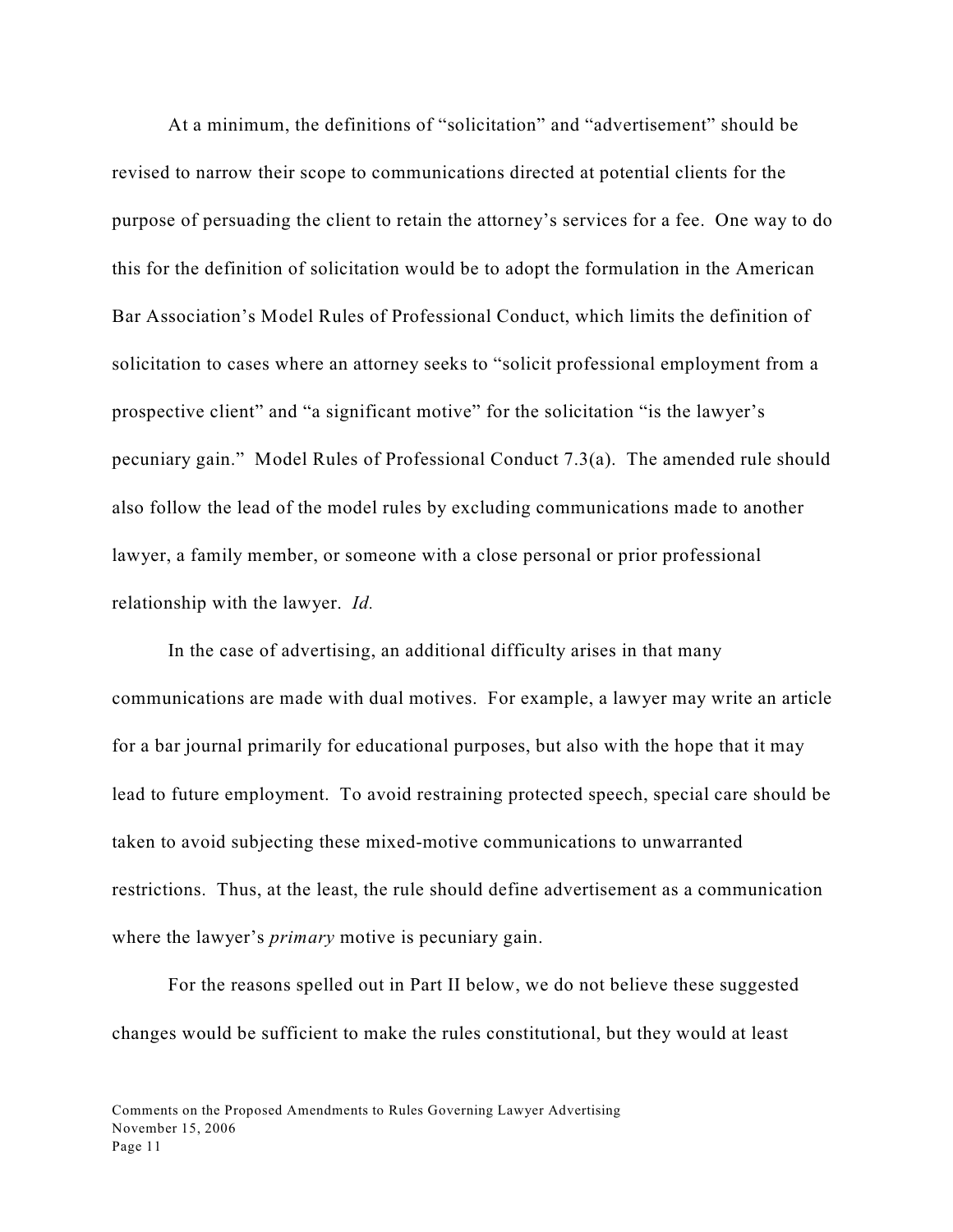remedy the most egregious potential applications of the rules to noncommercial speech that is at the core of the First Amendment's protection.

# *C. The Thirty-Day Waiting Period is Unconstitutional as Applied to Nonprofit Organizations*.

The rules imposing a thirty-day waiting period on communications by attorneys to individuals and their family members and legal representatives in the event of an incident involving potential claims for personal injury or wrongful death, § 1200.41-a, and on advertisements or solicitations relating to a specific incident involving potential claims for personal injury or wrongful death,  $\S$  1200.8(e), are unconstitutional restrictions on political speech as applied to nonprofit organizations under *Primus.* These prohibitions, which are intended to protect presumably vulnerable individuals and their family members from being contacted by supposedly aggressive lawyers interested in pecuniary gain, are unconstitutionally overbroad in their reach. Under these rules, a nonprofit organization that employs lawyers would be prohibited from communicating with individuals physically injured by police officers at a political demonstration (and also barred from contacting their family members and legal representatives) in order to inform those individuals or their family members or legal representatives of the availability of pro bono legal representation. As an organization with a keen interest in preserving the right of New Yorkers to participate in political protest without undue government interference, including excessive force, this rule would have a significant and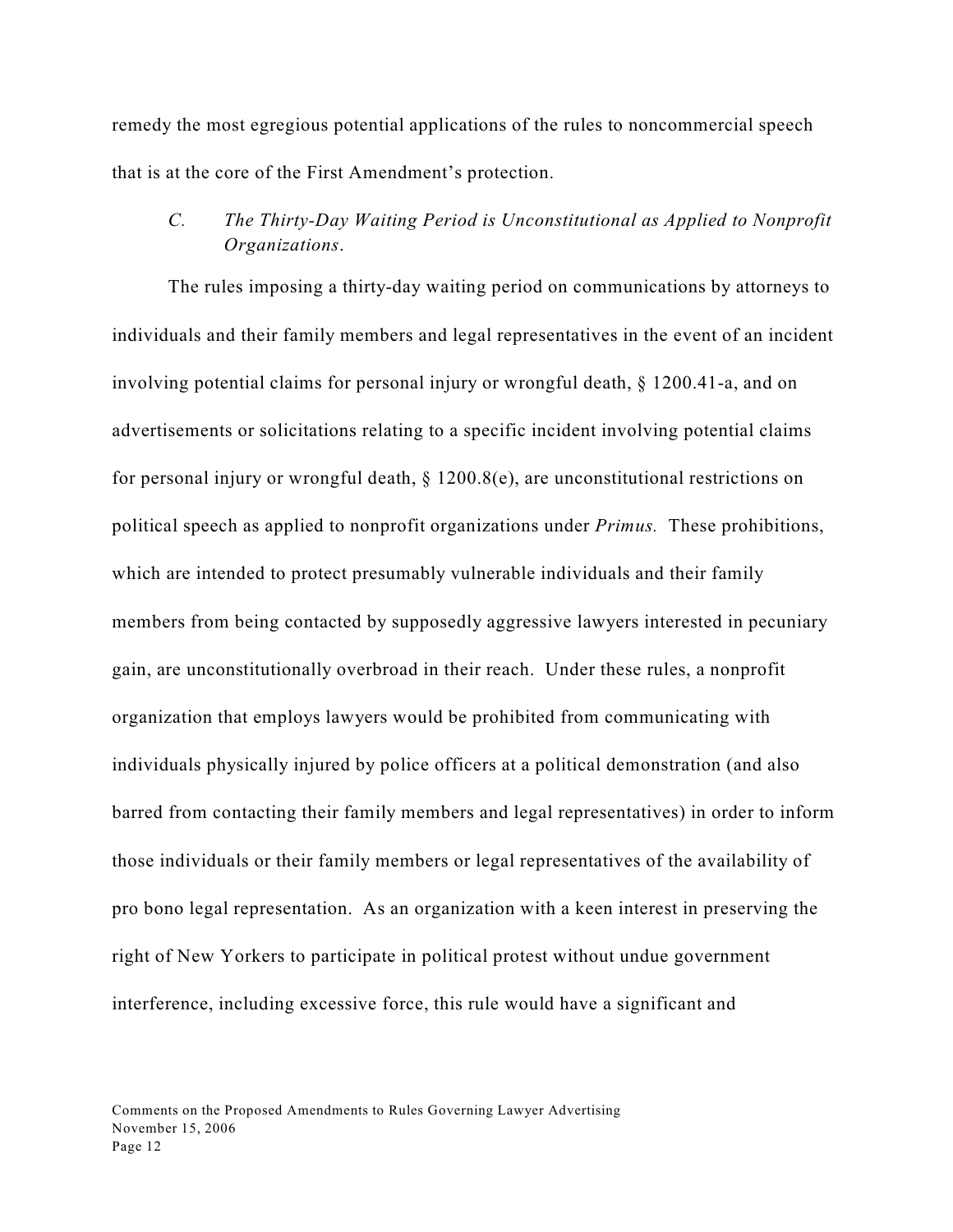unconstitutional impact on NYCLU's activities and the people whose constitutional rights NYCLU serves to protect.

## **II. The Proposed Restrictions on Lawyer Advertising Are Unconstitutional Even as Applied to Commercial Speech.**

The current version of the attorney advertising rules fully vindicate the state's legitimate interest in protecting consumers by prohibiting lawyer advertising that is false, deceptive, or misleading.  $\S$  1200.6(b)(1).<sup>1</sup> The proposed rules would leave this basic requirement in place, but would add a litany of hypertechnical restrictions that neither benefit consumers nor advance any legitimate state goal. Indeed, the amendments appear to be intended less to prevent fraud than to prohibit the most effective forms of lawyer advertising and to impede competition for legal services. Even if limited to commercial speech, these amendments are therefore unjustified and unconstitutional.

<sup>&</sup>lt;sup>1</sup>We note, however, that the prohibition on false, deceptive, or misleading advertising does not exclude non-material misrepresentations. *But see* Model Rules of Professional Conduct Rule 7.1 ("A communication is false or misleading if it . . . contains a *material* misrepresentation of fact or law, or omits a fact necessary to make the statement considered as a whole not *materially* misleading . . . ." (emphasis added)). This problem exists in the current version of the rules and is not created by the proposed amendments. However, the lack of a non-materiality exception potentially restricts some of the same material that is the subject of the amendments—such as a generic courtroom scene that, although not literally true, is not likely to mislead any consumers. Although the requirement of materiality might be implied in the rule as presently formulated, we urge that the rule be amended to explicitly cover only *material* misrepresentations.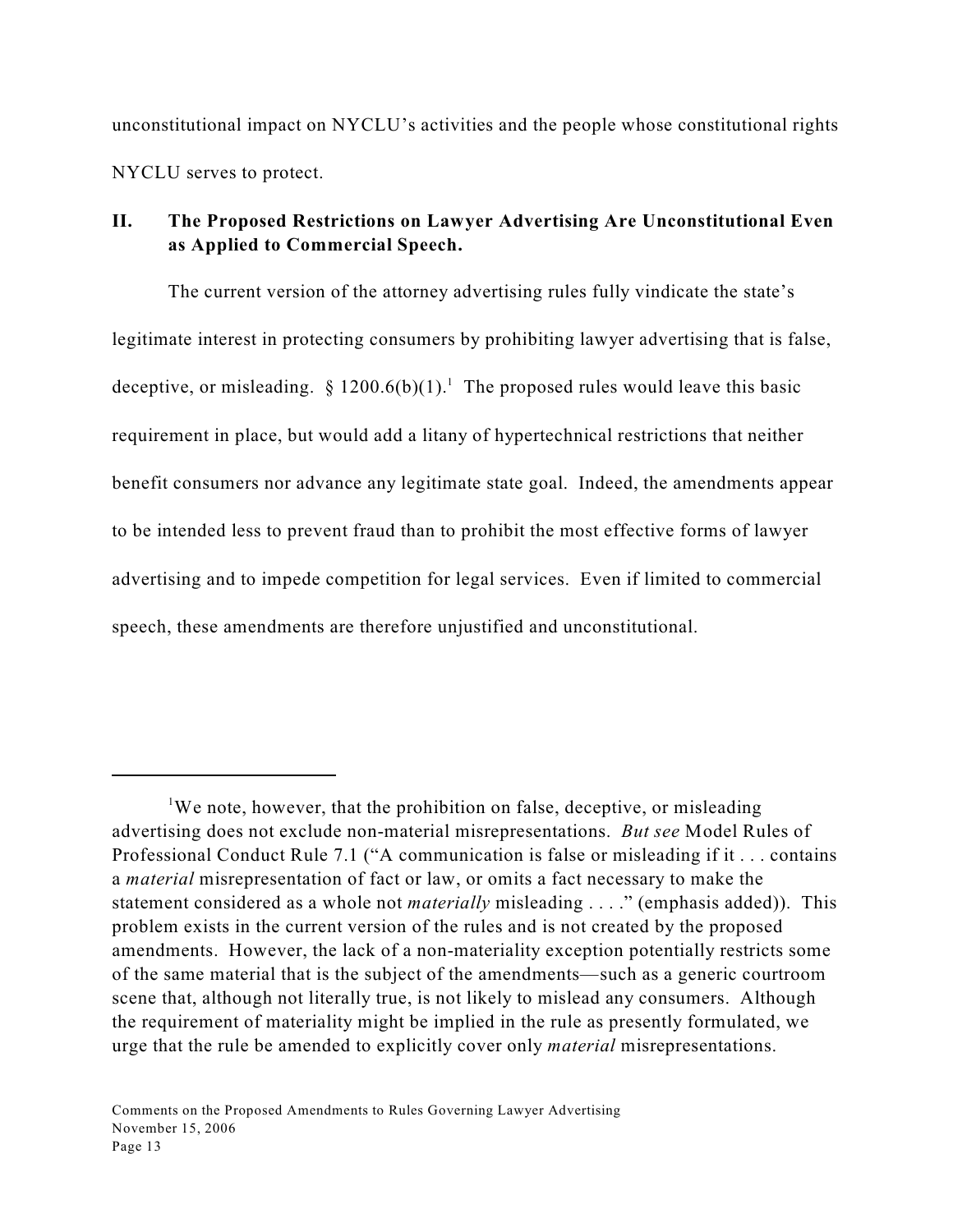*A. The Rules' Restrictions on Common Techniques of Effective Advertising Are an Unconstitutional Restriction on Commercial Speech.*

The U.S. Supreme Court has long held that commercial attorney advertising is protected by the First Amendment. *Bates v. State Bar of Ariz.*, 433 U.S. 350 (1977). A state ordinarily may only ban commercial speech only if it is actually or inherently false. *Peel v. Attorney Registration & Disciplinary Comm'n*, 496 U.S. 91, 110 (1990).

"Commercial speech that is not false, deceptive, or misleading can be restricted, but only if the State shows that the restriction directly and materially advances a substantial state interest in a manner no more extensive than necessary to serve that interest." *Ibanez v. Fla. Dep't of Bus. & Prof'l Regulation*, 512 U.S. 136, 142 (1994). Importantly, a state's assertion that speech is misleading is not enough to justify banning it. *Id.* at 146. Rather, the state must meet its burden of "demonstrat[ing] that the harms it recites are real and that its restrictions will in fact alleviate them to a material degree." *Id.* (quotation omitted). The Supreme Court has repeatedly subjected claims by bar authorities that particular forms of attorney advertising are misleading to rigorous and skeptical scrutiny, and has, for the most part, rejected those claims. *See, e.g.*, *id.* at 143-45; *Peel*, 496 U.S. at 101-10; *Zauderer*, 471 U.S. at 639-49, *In re RMJ*, 455 U.S. 191, 203 (1982); *Bates*, 433 U.S. at 381-82.

The proposed amendments would ban a wide range of statements by attorneys that are not actually or, in most cases, even potentially misleading. First, § 1200.6(a) of the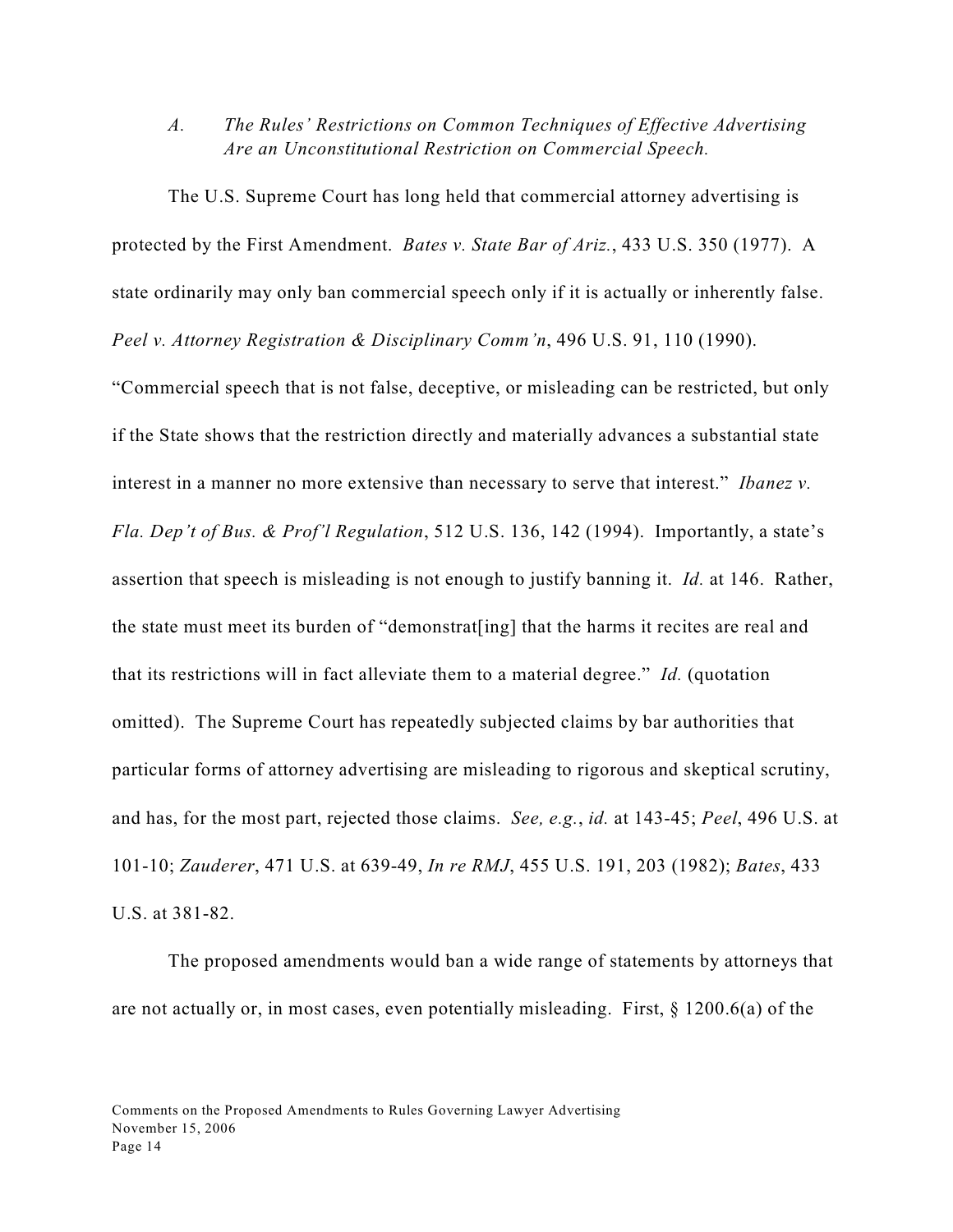proposed amendments provides that "[t]he content of advertising and solicitation shall be predominantly informational, and shall be designed to increase public awareness of situations in which the need for legal services might arise and shall be presented in a manner that provides information relevant to the selection of an appropriate lawyer or law firm to provide such services."  $\S$  1200.6(a). Under its plain language, this provision would appear to prohibit some of the most common and least offensive forms of advertising. For example, a business card or telephone-book listing with only the lawyer's name, phone number, and office address is not "designed to increase public awareness of situations in which the need for legal services might arise" and would thus seem to be prohibited under the proposed rule. There is no reason to believe, however, that advertisements that are not "predominantly informational" or "designed to increase public awareness" are in any way misleading to consumers.

The proposed amendments would also prohibit a variety of common advertising techniques that are unlikely to mislead any consumers. Thus, the rules would bar using courtrooms or courthouses as props and using actors to portray clients and judges.  $§ 1200.6(d)(3)-(5)$ . They would prohibit the use of non-lawyer actors to portray lawyers and the use of non-lawyers as celebrity spokespeople—although, without explanation, this rule would not prohibit a lawyer from hiring an actor or celebrity spokesperson who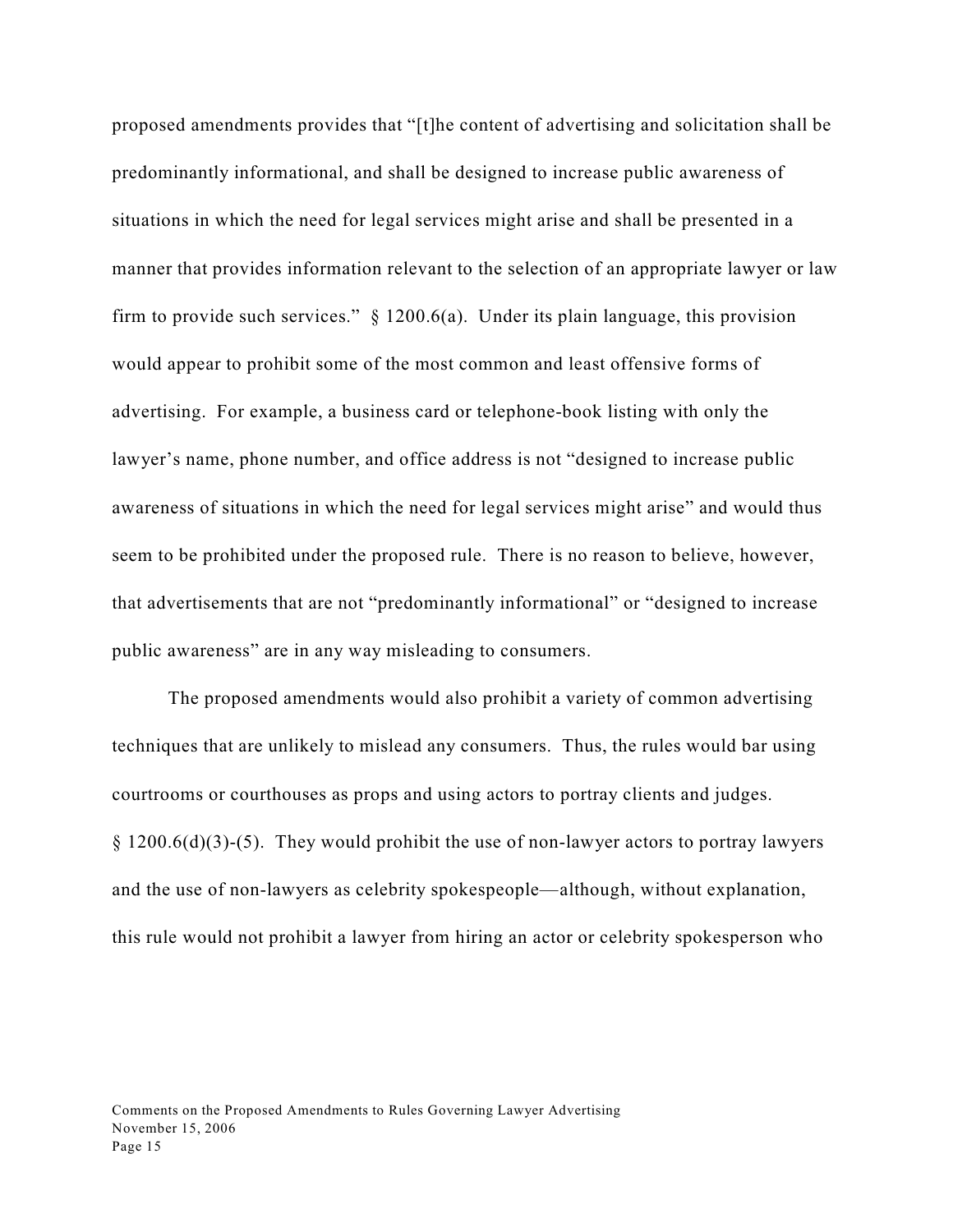also happens to be a lawyer. § 1200.6(d)(3)-(4).<sup>2</sup> The rules would also forbid the use of "a nickname, moniker, motto or trade name that implies an ability to obtain results in a matter," a provision that is apparently intended to prohibit slogans like "super lawyers" or "heavy hitters."  $\S$  1200.6(d)(8). Moreover, the rules would prohibit "reenactment of any events or scenes or pictures or persons that are not actual or authentic," a provision that appears to be targeted at dramatizations such as the staging of a generic car accident scene to illustrate the sort of services provided by a firm.  $\S 1200.6(d)(6)^3$ 

The common thread among these proposed amendments is that they appear to be targeted at basic techniques used in effective advertisements. There is nothing actually or inherently misleading, however, about any of these techniques. Consumers are accustomed to the notion that actors, mottos, and dramatized scenes appear in commercials, and are unlikely to make the assumption that everyone and everything they see in a commercial is literally real. Depictions of a generic attorney or judge in a courtroom scene, or a generic client in a depiction of a car accident, are not likely to fool any consumers into believing that actual events occurred exactly as depicted; nor could

 $2$  The rules also prohibit "the portrayal of a law firm as a fictitious entity," but it is not clear what this provision is intended to mean or the harm it is intended to prevent.  $$1200.6(d)(4).$ 

 $3$  This provision is ambiguous, however, because it is unclear whether the rule is targeted only at fictional events (which is suggested by the words "not actual or authentic"), or whether it is instead meant to prohibit reenactment of events that actually occurred (which would explain the use of the word "reenactment"). Most likely, the rule was intended to cover either case, but this is not apparent from the rule's plain language.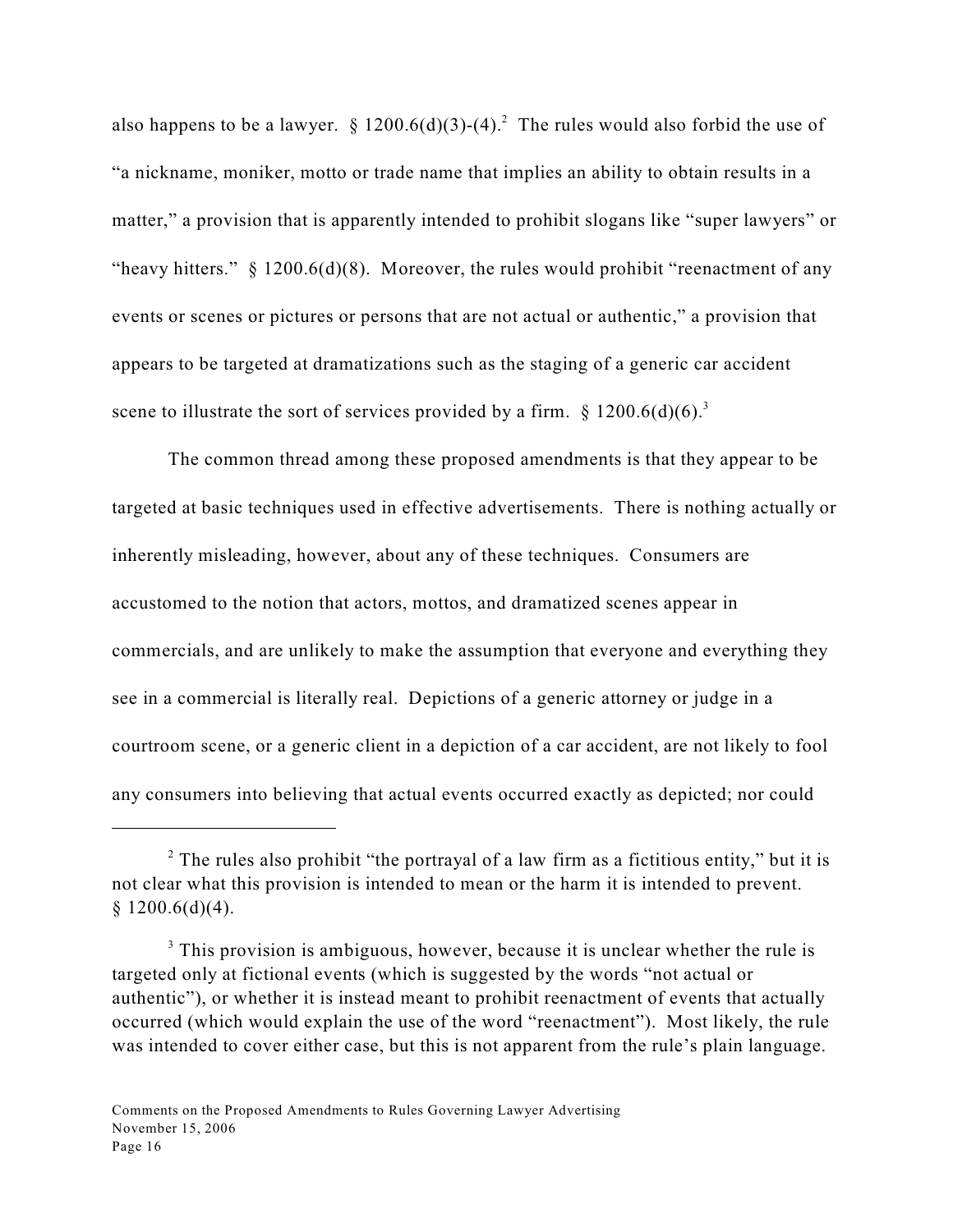this belief, even if held, possibly be material to the consumer's decision about whether to hire the attorney. Indeed, the Supreme Court observed in *Zauderer* that "because it is probably rare that decisions regarding consumption of legal services are based on a consumer's assumptions about qualities of the product that can be represented visually, illustrations in lawyer's advertisements will probably be less likely to lend themselves to material misrepresentations than illustrations in other forms of advertising." *Zauderer*, 471 U.S. at 648-49.<sup>4</sup> Similarly, if consumers saw Andy Griffith endorsing a law firm as the TV character "Matlock," they would be capable of understanding that Griffith is a paid celebrity endorser. And a consumer seeing a law firm advertised as "heavy hitters" or "super lawyers" would not believe that the lawyers would automatically be superior to other lawyers, much less that the lawyers actually possess superhuman powers.

Dramatizations of fictional events can be used in a radio or television advertisement in much the same way as a drawing or photograph can be used in a print medium to illustrate a situation to the viewer, provided the dramatization is done in a way that is not false or misleading. Dramatization of an event that reasonably could occur . . . is not *per se* false or misleading merely because the particular circumstances did not occur, the services were not actually performed by the lawyer and the persons portrayed (as well as the actors) are not past or present clients of the lawyer.

*Formal Ethics Opinion 661* (N.Y. Ethics Comm. 1994).

<sup>&</sup>lt;sup>4</sup> The New York Bar's Ethics Committee reached the same conclusion in considering dramatizations in lawyer advertising: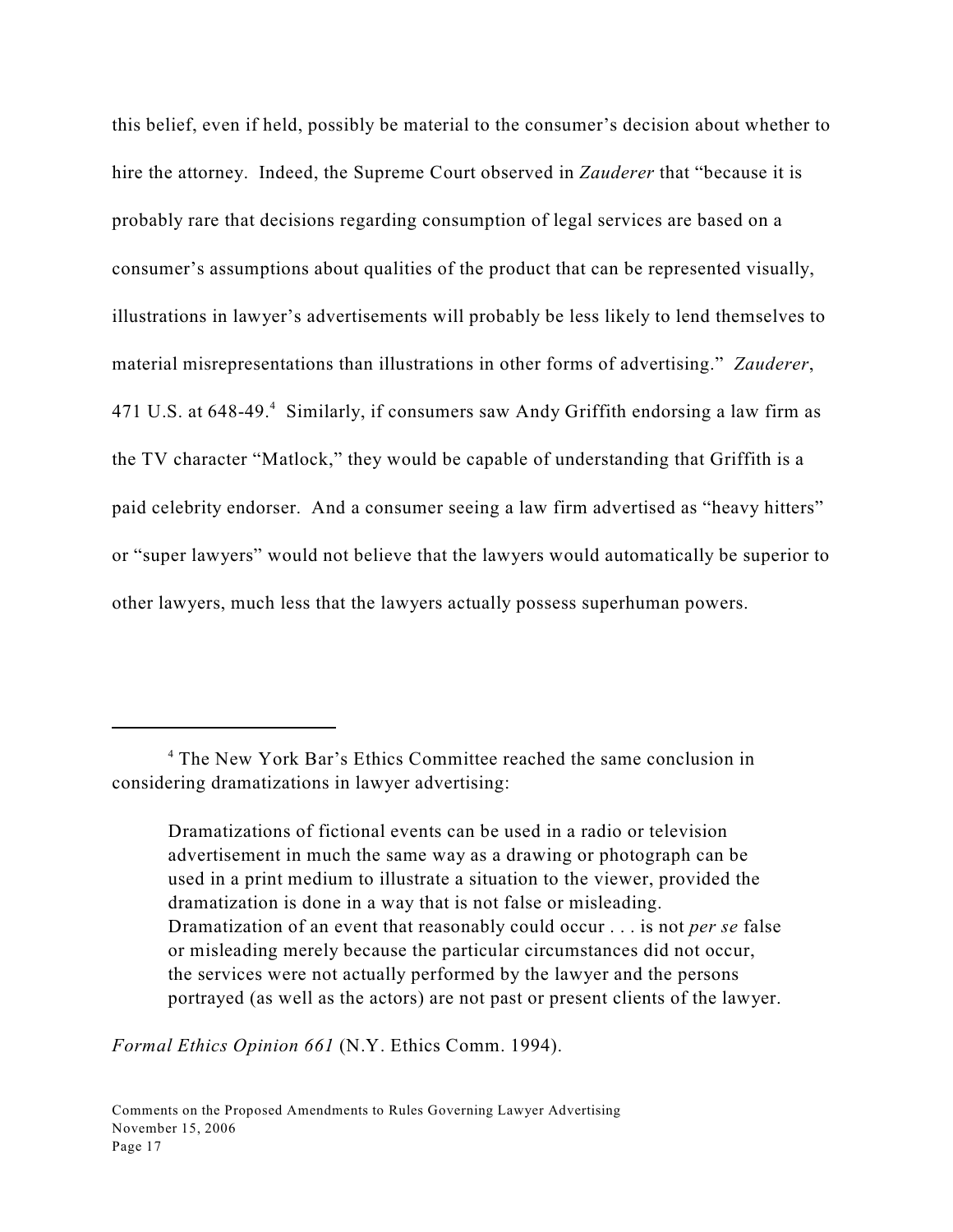Moreover, we are not aware of any body of evidence that would support the conclusion that the prohibited practices are misleading or that the broad restrictions in the proposed amendments are an effective means of attacking any problems they may pose. Restrictions on commercial speech cannot be upheld on the basis of "little more than unsupported assertions" without "evidence or authority of any kind." *Zauderer*, 471 U.S. at 648. Rather, the state must be prepared to "back up its alleged concern" that particular statements "would mislead rather than inform." *Ibanez*, 512 U.S. at 147. Nor is there any evidence that the targeted forms of communication could not be remedied without prohibiting the speech entirely, such as by requiring a disclaimer in certain cases. *In re RMJ*, 455 U.S. at 203 ("[T]he States may not place an absolute prohibition on certain types of potentially misleading information . . . if the information may be presented in a way that is not deceptive.").

The Supreme Court has emphasized that the First Amendment generally does not tolerate restrictions on commercial speech that are premised "on the offensive assumption that the public will respond irrationally to the truth." *44 Liquormart, Inc. v. R.I.*, 517 U.S. 484, 503 (1996). The Court has also "reject[ed] the paternalistic assumption" that consumers of legal services "are no more discriminating than the audience for children's television." *Peel*, 496 U.S. at 105. Indeed, a state's general distaste for lawyer advertisements does not allow it to restrict truthful, non-misleading advertising to any greater extent than it can restrict similar advertising in other industries. *Zauderer*, 471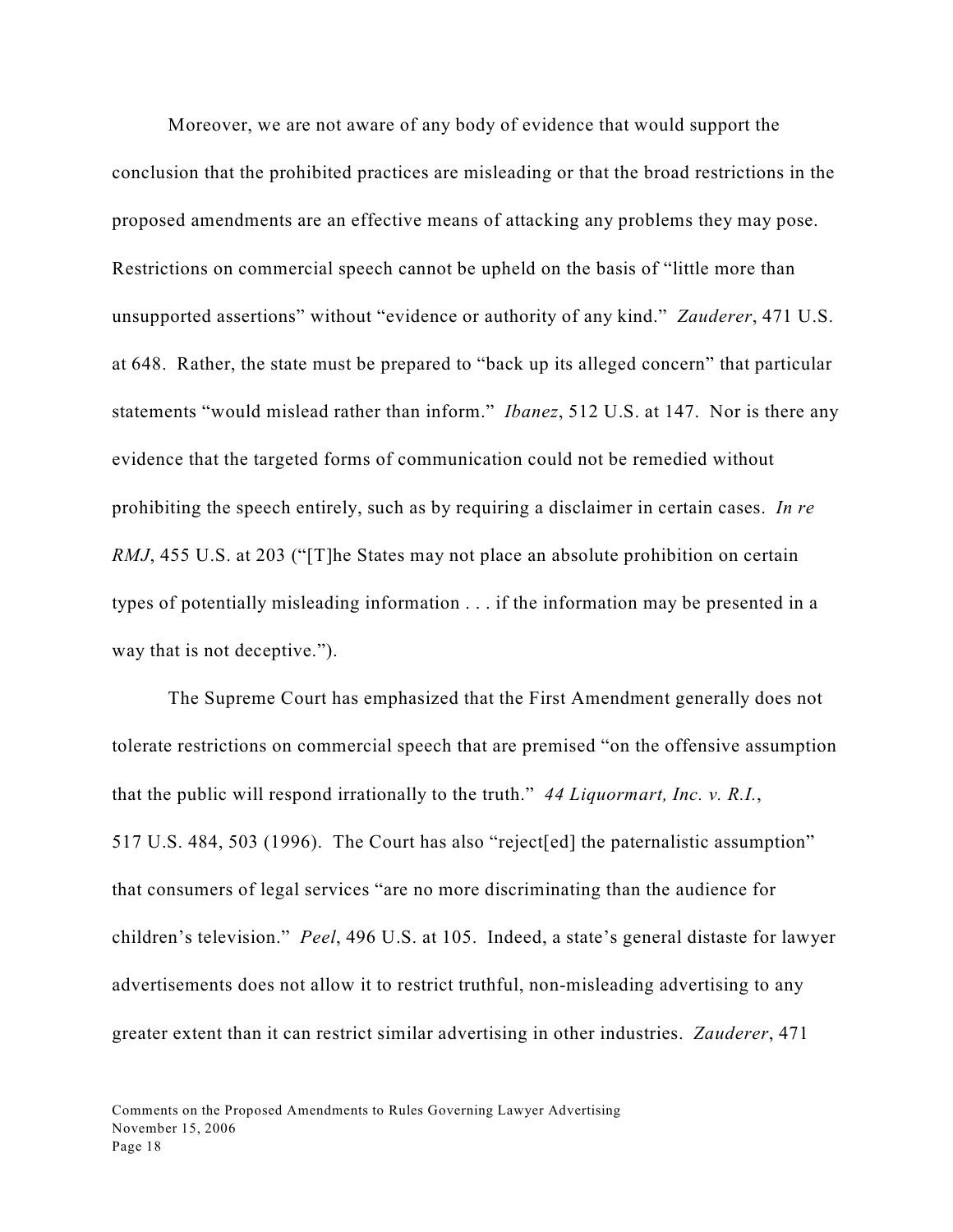U.S. at 646-47 ("Prophylactic restraints that would be unacceptable as applied to commercial advertising generally are [] equally unacceptable as applied to [attorney] advertising."). Yet, the restrictions on advertising under the proposed amendments would be unthinkable in other fields of commerce. For example, a state could never justify regulating advertisements for athletic shoes to prohibit the use of actors to play athletes, referees, or spectators; the depiction of sports stadiums, tracks, or fields; the dramatization of sporting events; the use of celebrities; or the use of mottos that imply effectiveness (for example, "Be like Mike").

Because the proposed amendments would absolutely prohibit forms of commercial speech without evidence that these forms of speech are actually, or even potentially, misleading, the amendments would be an unconstitutional restriction on attorney advertising and for this reason should be withdrawn.

## *B. The Proposed Amendments' Required Disclosures Would Chill Protected First Amendment Expression.*

Section 1200.6(e) imposes additional requirements on a wide range of speech that would cover most statements about a lawyer's abilities and past successes, such as statements of the quality of a lawyer's services, statements of comparative advertising, testimonials by former clients, and "statements that are reasonably likely to create an expectation about results."  $\S$  1200.6(e)-(f). Although these forms of advertising are among the *most* relevant information a consumer could rely on in choosing an attorney,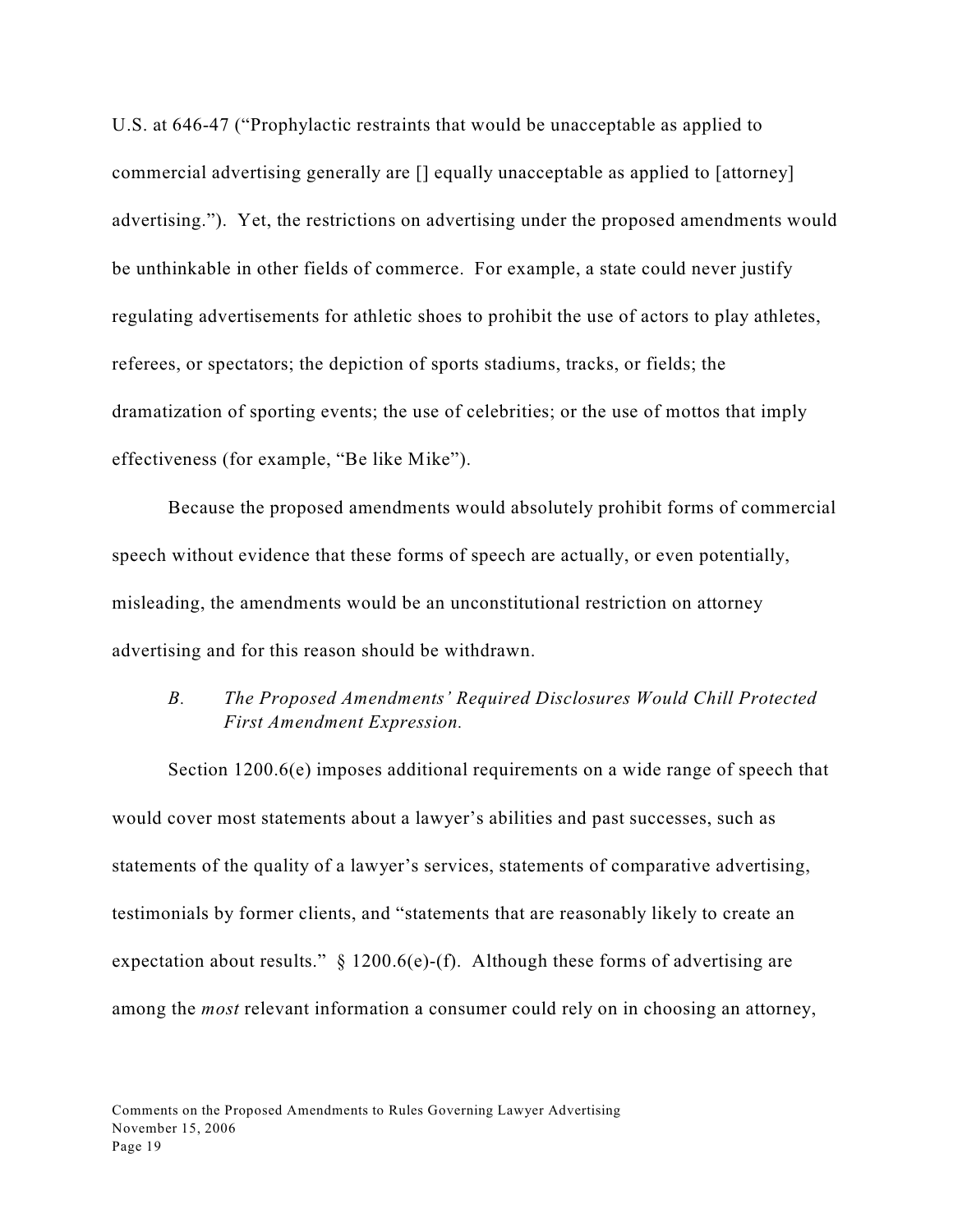the proposed amendments inexplicably subject these types of statements to special restrictions that, in some cases, would effectively prohibit them.

First, under the proposed amendments each such statement would have to be "objectively verified" by the lawyer.  $\S$  1200.6(f)(2). No exception is made for statements that are not susceptible to objective verification. A bar magazine's ranking of an attorney as one of the "Ten Best Trademark Lawyers in New York," or the opinion of a former client that an attorney is an "excellent litigator" would not be capable of objective verification, and the lawyer would therefore be prohibited from advertising this sort of favorable recognition. A wide range of truthful and non-misleading advertising would thus appear to be completely forbidden by this rule.

Many of New York's largest law firms have statements on their web sites that either characterize the quality of their services or would tend to create an expectation about results. For example, the web site of Skadden, Arps, Slate, Meagher & Flom states that "Skadden's diversified practice enables us to offer solutions to the most challenging legal issues in virtually every area of corporate law, providing the specific legal advice clients need to compete most effectively in a global business environment," and that "[f]or more than 55 years, the firm has advised on many of the most significant corporate and litigation matters worldwide." *See* http://www.skadden.com/Index.cfm?contentID=4. White & Case claims that is it "known for unusual effectiveness in helping clients" accomplish their objectives in environments others find daunting and unfamiliar."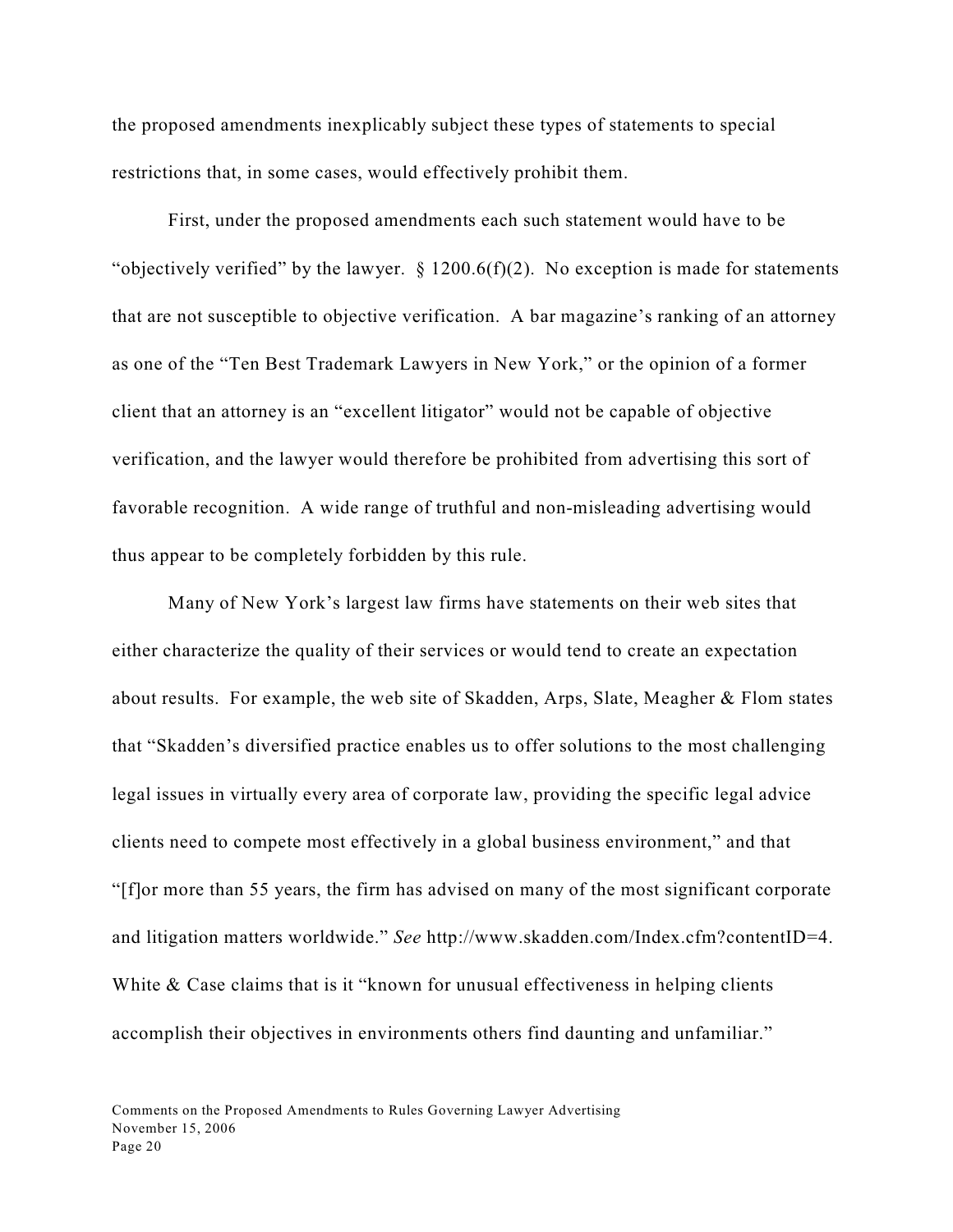http://www.whitecase.com/about/. Weil, Gotshal & Manges claims to be "a leader in the marketplace for sophisticated, international legal services" and to be "in the vanguard of the legal industry." http://www.weil.com/wgm/pages/Controller.jsp?z=a&sz=0. Nobody would claim that these law firms are engaging in false advertising, but the proposed amendments would nevertheless subject these claims to the requirement of objective verification.

 Furthermore, each statement falling within this broad category of advertisement would have to be accompanied by an intrusive disclaimer, which would have to be spoken aloud in television and radio advertisements. § 1200.6(f)(3) ("Prior results cannot and do not guarantee or predict a similar outcome with respect to any future matter, including yours, in which a lawyer or law firm may be retained."). The length of this disclaimer would cause it to consume an unacceptable portion of time in a fifteen- or thirty-second television or radio commercial and an unacceptable amount of space in other forms of advertisements, such as business cards, yellow-pages listings, and billboards. Although disclosure requirements are usually preferable to an outright ban, the Supreme Court in *Zauderer* recognized that unjustified or overly burdensome disclosure requirements can chill commercial speech and thereby themselves violate the First Amendment. 471 U.S. at 651. Thus, the First Amendment does not permit a disclaimer requirement in the absence of evidence that the regulated form of speech is misleading. *Ibanez*, 512 U.S. at 146-47. A state "is not relieved of its burden to identify a genuine threat of danger simply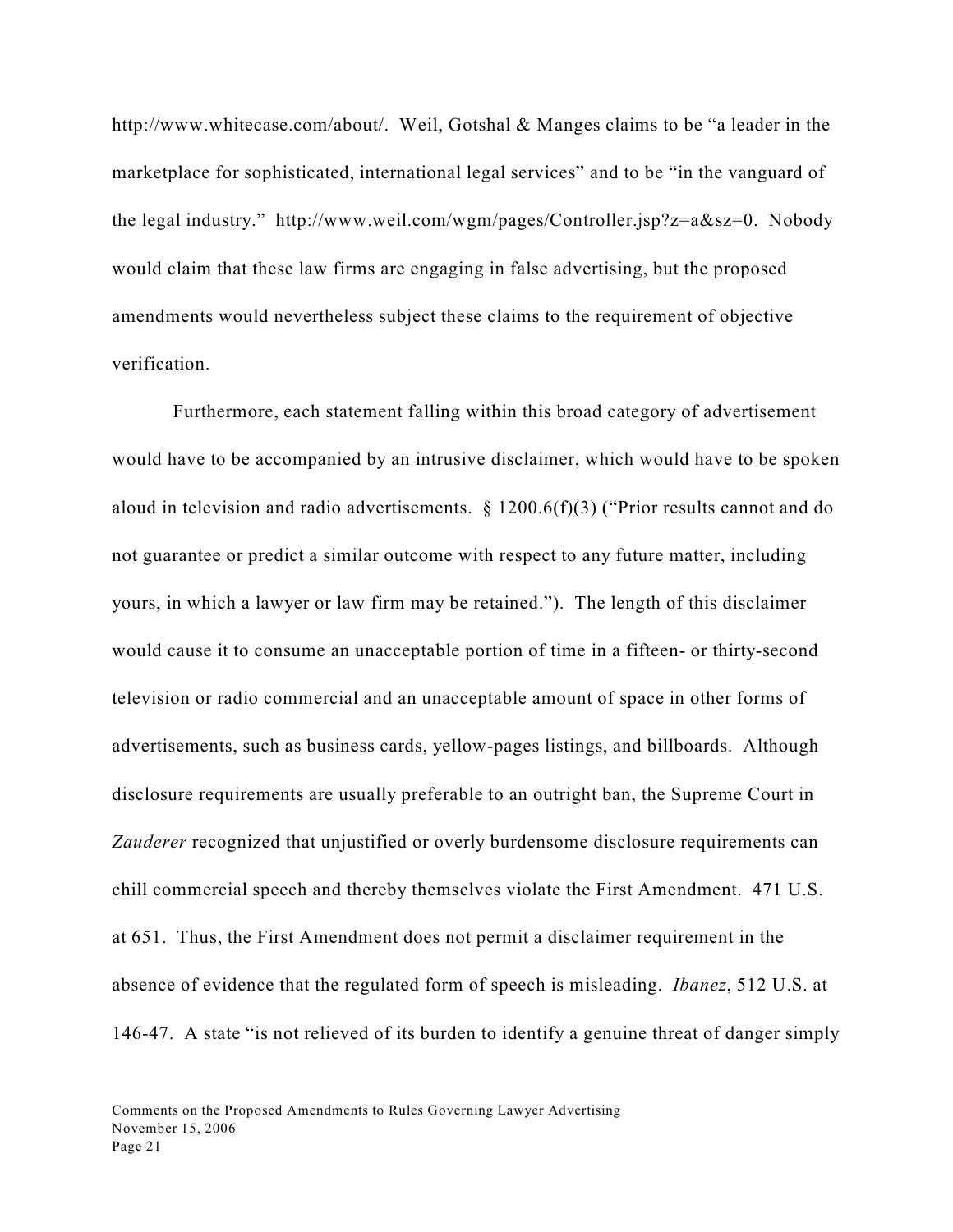because it requires a disclaimer, rather than a complete ban on . . . speech." *Mason v. Fla. Bar*, 208 F.3d 952, 958 (11th Cir. 2000).

We know of no proof that any of these forms of speech are particularly likely to mislead consumers. On the contrary, consumers are unlikely to make the entirely irrational conclusion that an attorney's success in one case would necessarily lead to success in a different, unrelated case. *See Thompson v. W. States Med. Ctr.*, 535 U.S. 357, 374 (2002) ("We have [] rejected the notion that the Government has an interest in preventing the dissemination of truthful commercial information in order to prevent members of the public from making bad decisions with the information."). Even if, theoretically, consumers were misled by this sort of advertising, they would be set straight as soon as they consulted with attorneys regarding the merits of their individual claims. Attorneys who advertise for clients, particularly those who represent their clients on a contingency basis, have no incentive to trick consumers into pursuing legal claims that have no reasonable probability of succeeding in court, and there is no evidence that this sort of trickery is in fact occurring.

A separate, equally unjustified disclaimer provision requires that the words "Attorney Advertising" must appear in all attorney print advertising, and a statement that the advertisement contains "an advertisement for legal services" must appear in all attorney television and radio advertisements. § 1200.6(g)-(h). There is no evidence, however, that consumers do not recognize attorney advertisements when they see them, or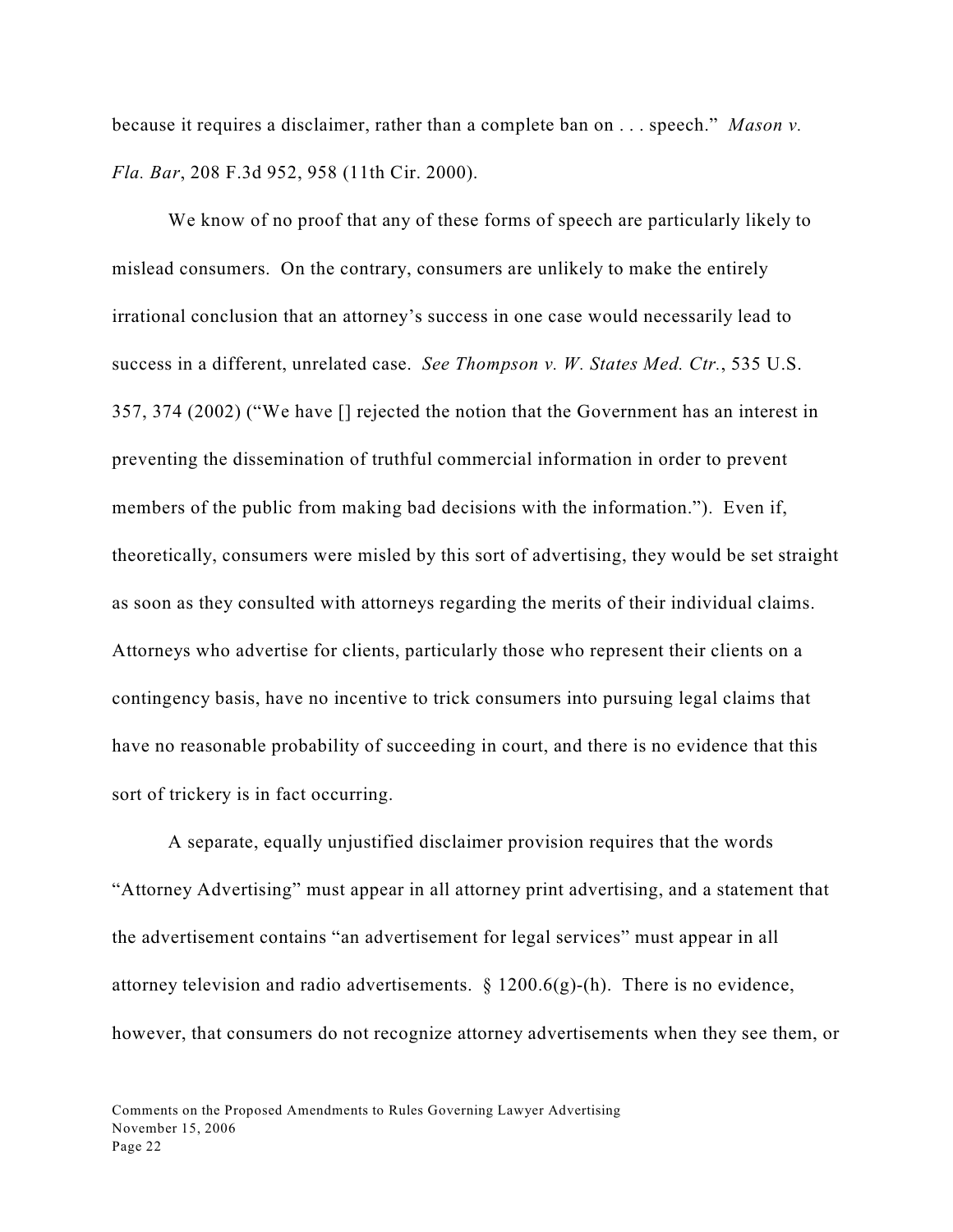that there is a widespread problem with attorneys disguising their advertisements in some difficult-to-recognize form. Furthermore, when combined with the broad definitions of advertising and solicitation in the proposed rules, attorneys would be required to use these disclaimers in a wide variety of communications not typically considered to be advertising—such as articles in law journals, press releases, nonprofit educational materials, and web sites or blogs about developments in the law. By flagging these communications as advertising, even though they may not be primarily designed to attract clients for pecuniary gain, the proposed amendments dramatically increase the likelihood that the communications will not reach their intended recipients. For example, a recipient of an educational brochure by a nonprofit legal services organization would likely discard the brochure if it were prominently labeled "Attorney Advertising." Similarly, an email with the subject line "ATTORNEY ADVERTISING" in all-capital letters, as required by the rule, would likely be deleted by the recipient without being read and might be blocked by a spam filter.  $\S$  1200.6(h).

In short, the proposed rules would prohibit or unreasonably burden a wide range of speech for which there is no evidence that consumers would be misled. Instead of helping consumers, the proposed rules would serve only to stifle legitimate competition, making it more difficult for consumers to learn of their rights and ultimately making legal services more expensive for everyone.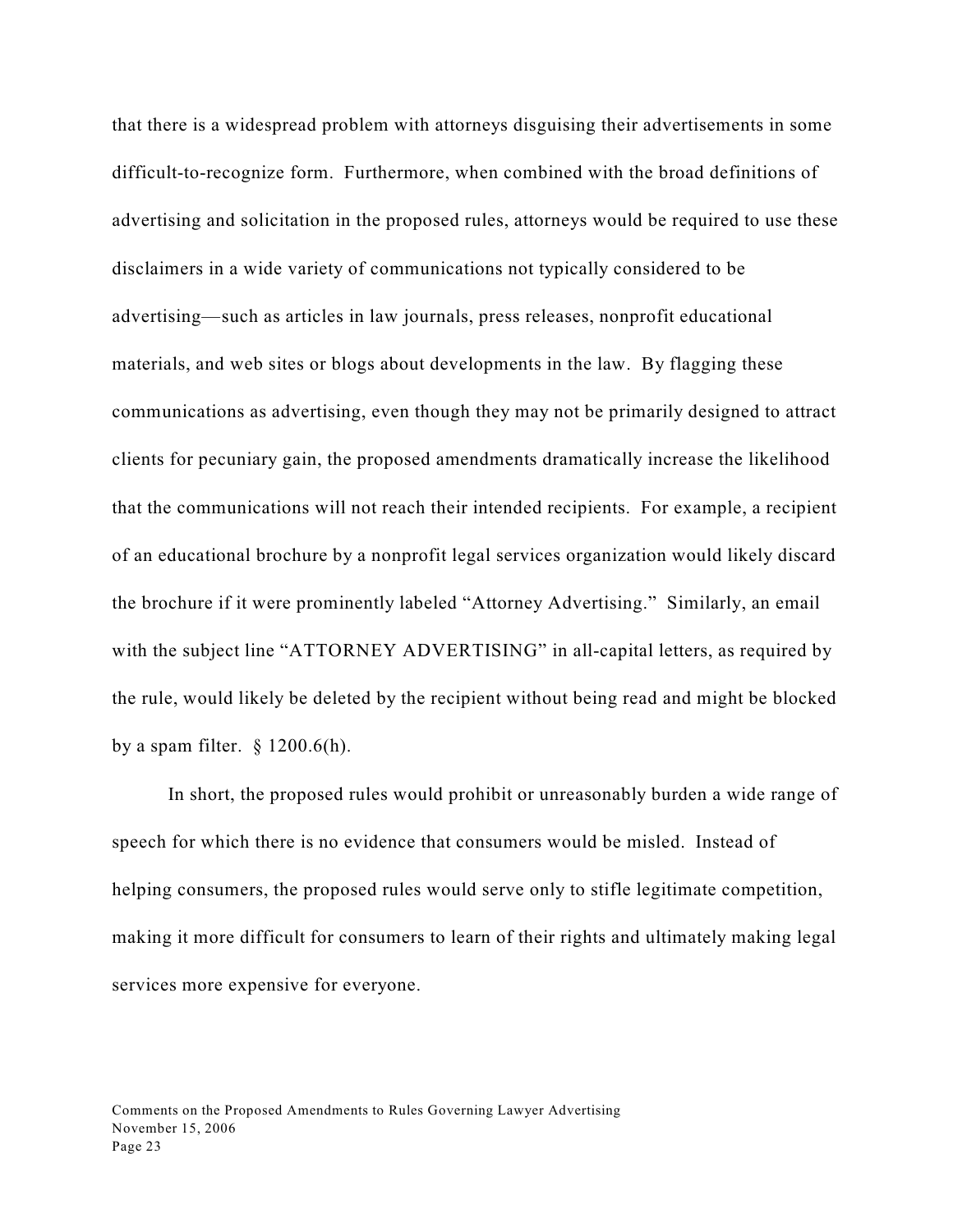## **III. The Proposed Amendments Related to Internet Speech Are Burdensome, Unworkable, and Would Unconstitutionally Chill Speech.**

The proposed rules would explicitly extend to all forms of communication on the Internet, including web sites, email, and instant messaging. In the context of the Internet, the rules would impose onerous restrictions that would severely chill both commercial and noncommercial Internet speech.

First, the proposed amendments would impose burdensome reporting and recordkeeping requirements on Internet speech that would be effectively impossible to comply with. Each time a web page is modified, the rules would require the page to be printed and kept on file for a period of at least a year.  $\S$  1200.6(n). Furthermore, the rules would require an additional printed copy of the web site to be sent to the state attorney disciplinary committee. § 1200.6(o)(iii). Given the broad definition of advertising and solicitation, these requirements would apply to the web pages of nonprofit organizations employing attorneys, legal blogs, and even an attorney's personal home page. It is not uncommon for the web sites of public interest organizations and large law firms to have web sites that would fill hundreds of printed pages. For example, ACLU's web site, one of its primary public education tools, comprises hundreds or even thousands of pages of materials concerning civil liberties issues. In addition to descriptions of the cases worked on by ACLU's lawyers and legal blogs, this web site includes legislative updates, position papers, historical records, activist tools, and fundraising appeals. PCLG and NYCLU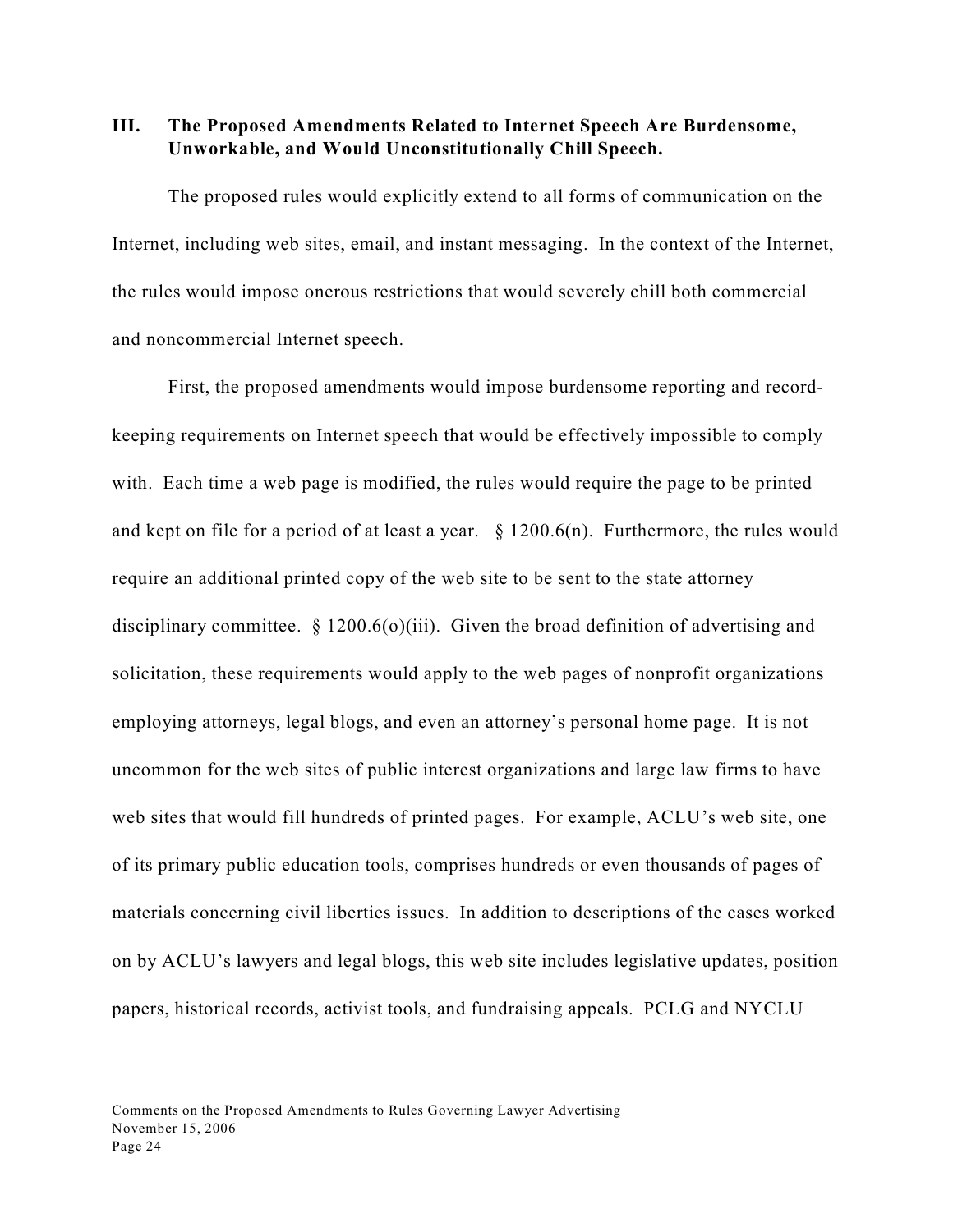similarly use their web sites for a wide variety of public education purposes, including education concerning cases worked on by their lawyers. Complying with the rule would involve an inordinate cost for the Commenters and countless other nonprofit organizations and attorneys in New York, and would generate untold amounts of useless paperwork for these attorneys and nonprofit organizations, and for the disciplinary commission.

The requirement of paper records would undermine one of the key advantages of the web—the ease of updating information. Many attorneys, law firms, and nonprofit organizations that employ lawyers update their web sites often, perhaps even on a daily basis. ACLU's web site is updated up to several times each day by its lawyers and nonlawyers responsible for educating the public about the ACLU's mission. Attorney blogs are typically updated multiple times every day and, in some cases, multiple times every hour. Yet, the rules would explicitly subject attorneys to the record-keeping requirements after each such "modification."  $\S$  1200.6(n). To make matters worse, the definition of "computer-accessed communication" includes *links* from a web site, § 1200.1(m), and the rules therefore appear to require the same record keeping requirement for all pages linked to by the attorneys' web page. The same rules would also apply to email sent by lawyers to public listservs, and even to private email (including attachments), chats, or instant messages if the communication "concern[s] the availability for professional employment of a lawyer or law firm." § 1200.1(l). It is no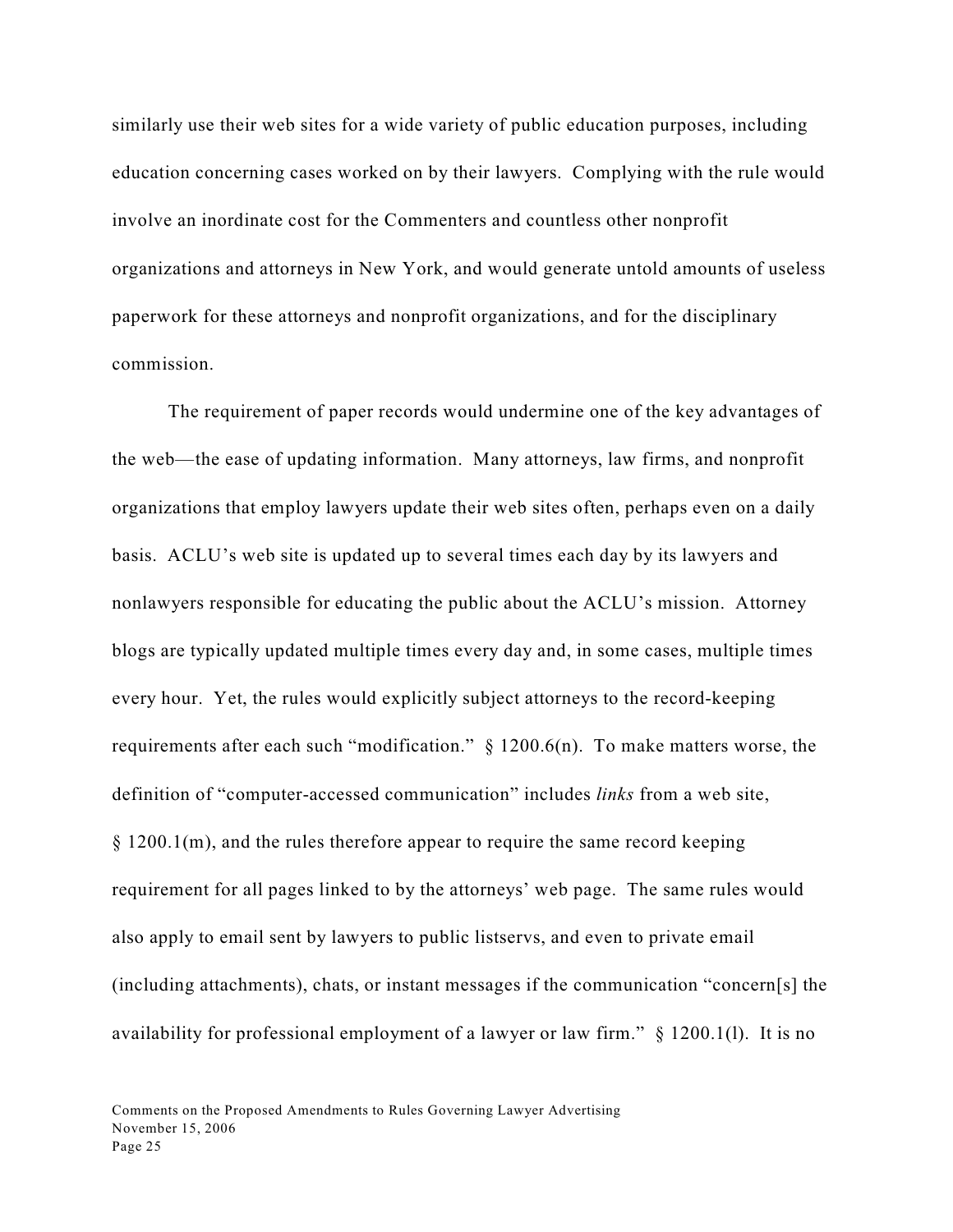exaggeration to say that the burdens imposed under these rules would render the Internet essentially unusable by many attorneys and nonprofit organizations that employ attorneys.

The rules also propose problematic restrictions on the use of domain names, requiring attorneys to use a domain name that includes the name of the lawyer or law firm unless certain additional restrictive requirements are met.  $\S$  1200.7(e). Many legal blogs and legal-oriented web sites, however, are not primarily designed as advertisements for a lawyer or law firm and tend to have names different from the names of the attorneys who operate them. For example, the Consumer Law & Policy Blog, co-sponsored by Public Citizen, has the domain name http://www.clpblog.org/. Despite its name, nothing about the web site is deceptive or likely to mislead consumers. Similarly, the ACLU summarizes its work in the area of free speech on a page with the domain name http://www.aclu.org/freespeech/index.html. Although this URL does not include the name of any ACLU attorney working on its First Amendment cases, nothing about this web site is deceptive or likely to mislead consumers. Furthermore, the rule does not specify whether some portion of a lawyer or law firm's name, or a reasonable derivation of the name, can be used. Most major law firms use domain names that contain less than the firm's full name or an acronym of the law firm's name. Thus, Skadden, Arps, Slate, Meagher & Flom LLP is at http://skadden.com/, not

http://skaddenarpsslatemeagherandflomllp.com/, and O'Melveny & Myers LLP is at http://www.omm.com. In domain names, there is a premium on brevity, and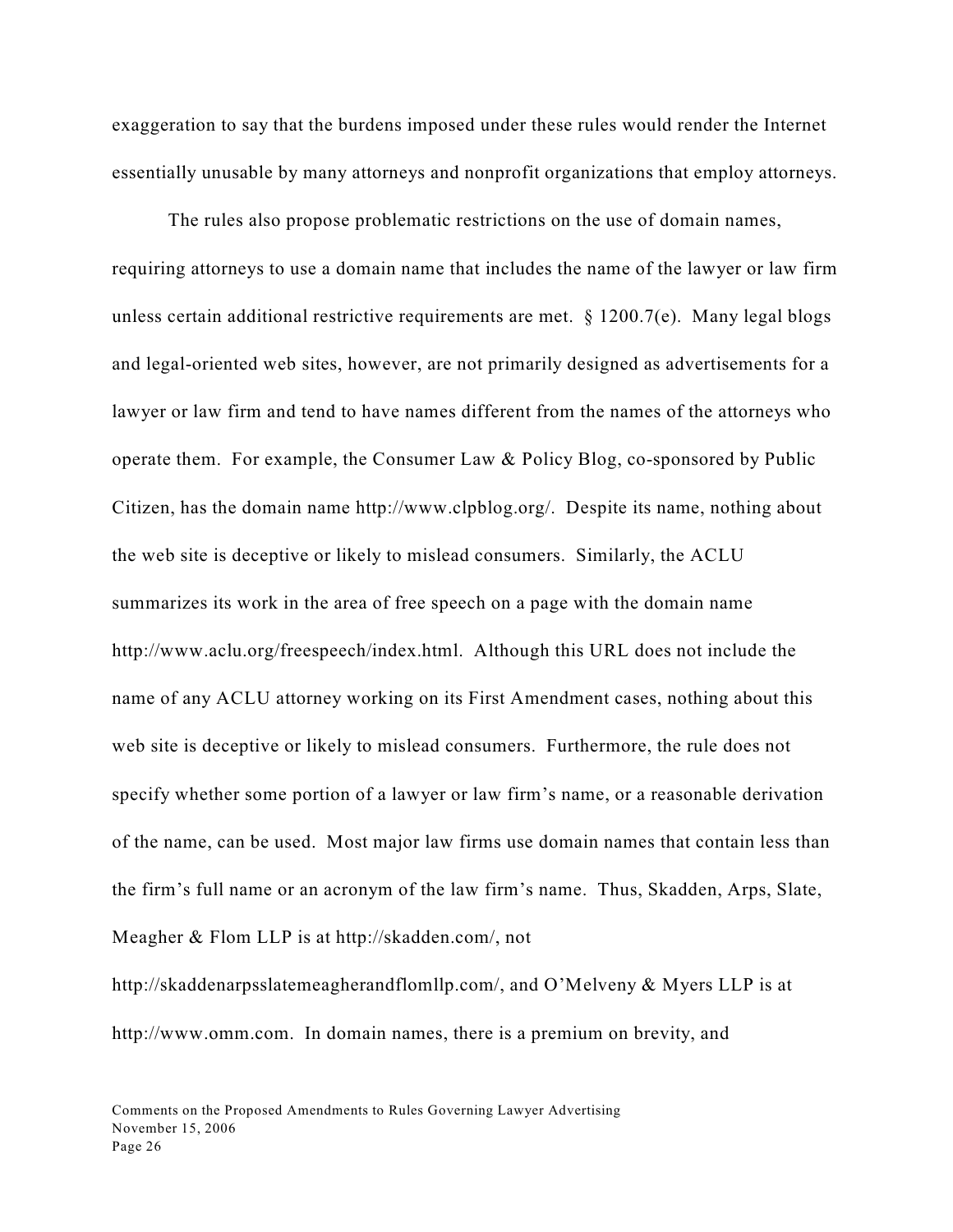unreasonably long domain names would put a substantial burden on lawyers, law firms, and nonprofit organizations with web pages.

In the event a URL does not contain the name of the lawyer or law firm, the rule states that the lawyer can "in no way attempt[] to engage in the practice of law using the domain name."  $\S$  1200.7(e)(2). This rule is ambiguous because it is unclear whether the rule is intended to prohibit attorneys from using a domain name in advertising (as, for example, eBay.com routinely uses the ".com" after its name in advertising jingles), or whether it is instead intended to prohibit attorneys from giving legal advice on these web sites. Either way, the rule serves no legitimate purpose and should be withdrawn. Under the former interpretation, attorneys would be prohibited from listing their web addresses on business cards or in yellow-pages listings, making it difficult for potential clients to find their web sites. Under the latter interpretation, the rule would prohibit attorneys from giving legal advice over the Internet, a result that would needlessly restrict access by consumers to free legal advice provided by legal services organizations and by attorneys who answer consumers' questions in online message boards and discussion forums. The state has no legitimate interest in restricting these activities.

The rules also would impose other untenable restrictions that would force web sites and email to be cluttered and unattractive while serving no apparent purpose. Each web site or email falling under the broad definitions of advertising or solicitation would have to be branded with the words "Attorney Advertisement" and include the name,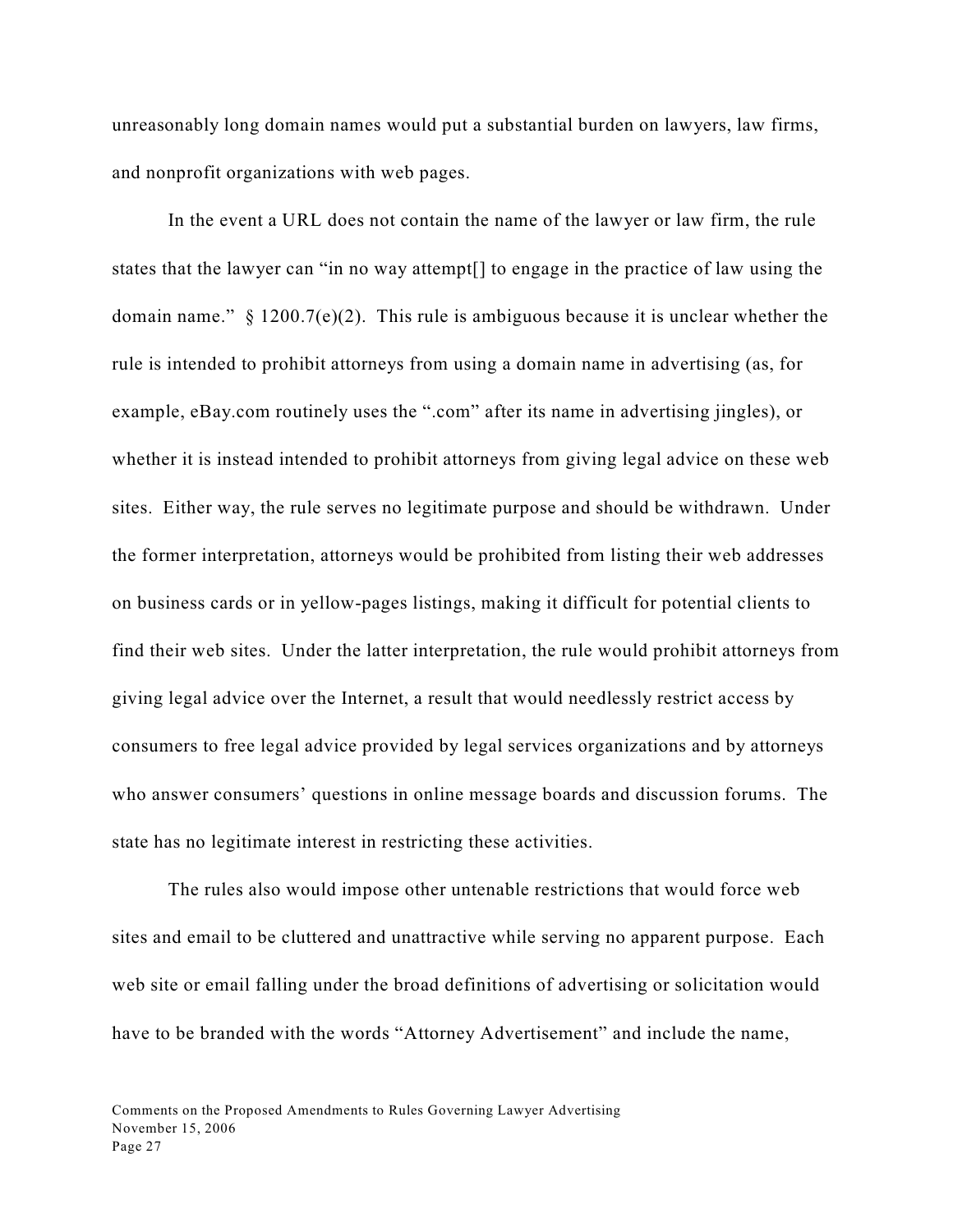office address, telephone number, and list of jurisdictions in which the lawyer is licensed to practice law. § 1200.6(h), (i) & (k). None of this information would make sense to display on web pages other than a lawyer's or law firm's home page, nor would it make sense in the context of most email. Even worse, in the event a domain name does not contain the name of the attorney or firm, a web page must include the actual name of the lawyer or firm in a type size as large as the largest type size used on the site. § 1200.7(e)(1). The Consumer Law & Policy Blog has a banner headline in a 60-point font, and it would thus have to display its name in an equivalent, unreasonably large size. For nonprofit organizations that employ several lawyers, each lawyer's name would apparently have to be displayed in this size. This requirement would require the Commenters to fill a large portion of their home pages with such material and drive away many, if not most, readers.

Finally, the proposed rules would completely restrict pop-up advertisements, regardless of whether these advertisements are deceptive or misleading.  $\S$  1200.6(i)(1). Presumably this amendment is based on the assumption that pop-up advertisements are an intrusive form of advertising, but we are not aware of any evidence that Internet consumers are deceived or unduly influenced by pop-up ads. It seems likely that consumers at this point are familiar with this form of advertising, which, although sometimes annoying, can be closed with a single click (or eliminated with pop-up blocking software) and is therefore at least as easy to dispose of as mailed solicitations.